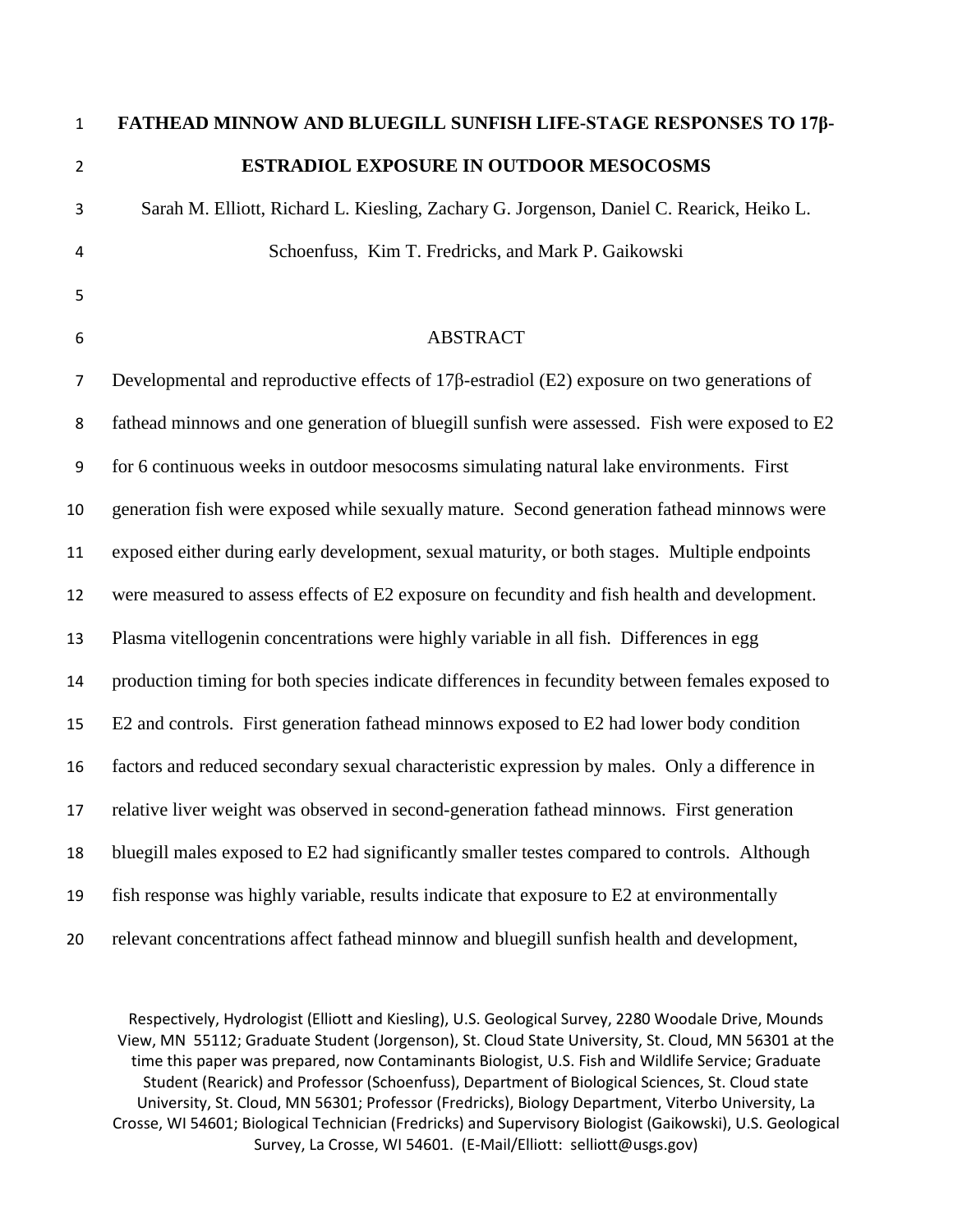which may have implications for the health and sustainability of fish populations. Furthermore,

exposure timing and environmental factors affect fish response to E2 exposure.

 KEY TERMS: endocrine disruption; mesocosm; multi-generational exposures; estrogen; fish; lakes

## INTRODUCTION

 The presence of endocrine active compounds (EACs) in aquatic environments and the consequential effects on fish have been well-documented (Jobling *et al*., 1998; Kolpin *et al*., 2002; Lee *et al*., 2008, 2010; Hinck *et al*., 2009; Writer *et al*., 2010). Specifically, estrogenic hormones can demasculinize male fish (Vajda *et al*., 2008; Sowers *et al*., 2009). Commonly detected estrogens include 17β-estradiol (E2) (biogenic), estrone (E1) (degradation product of 32 E2), and  $17\alpha$ -ethinylestradiol (EE2) (synthetic estrogen and the active ingredient in many birth control pharmaceuticals). Estrogen sources vary but may include livestock operations, wastewater effluent, and wildlife (vertebrate) excretia (Lee *et al*., 2011; Wise *et al*., 2011). Little is understood about the mechanisms and environmental factors affecting fish response to exogenous estrogenic compound exposure beyond the organismal level. Furthermore, whether cumulative, generational effects threaten population sustainability is unclear.

 Responses in fish after exposure to estrogenic compounds have been well documented for several model species including fathead minnow (*Pimephales promelas*), Japanese medaka (*Oryzias latipes*), and zebrafish (*Danio rerio*) (Jukosky *et al*., 2008; Vajda *et al*., 2008; Coe *et al*., 2010; Lange *et al*., 2011). Observed responses in males include increased plasma vitellogenin (VTG) (egg yolk pre-cursor protein) concentrations (Folmar *et al*., 2000; Panter *et*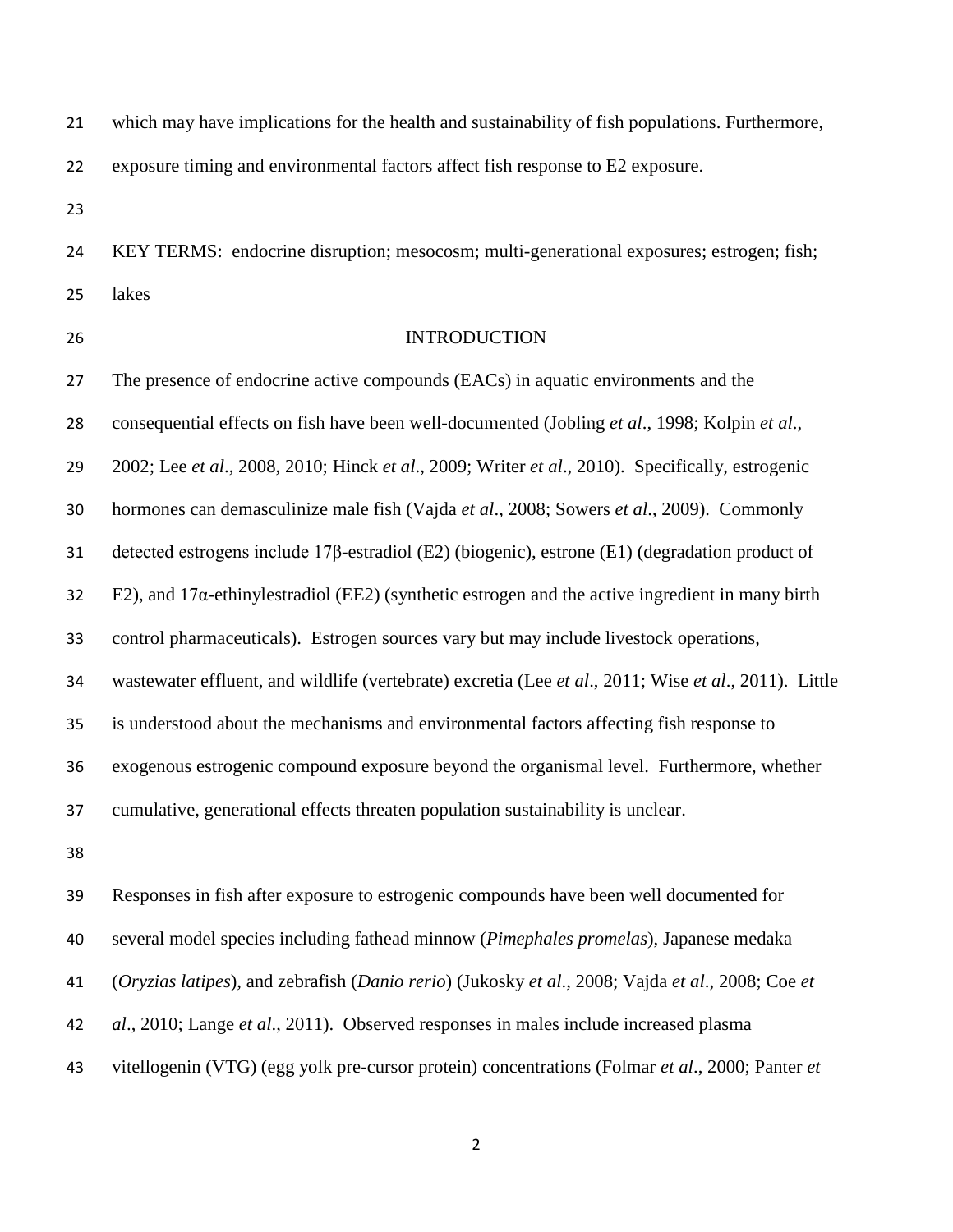*al*., 2000; Jukosky *et al*., 2008), decreased prominence of secondary sexual characteristics (Parrot and Blunt, 2005; Sowers *et al*., 2009), and decreased nest holding ability (Hyndman *et al*., 2010). However, results of short, continuous exposures do not easily translate to natural environments where wild fish often are exposed to lower concentrations for longer periods of time or exposed intermittently. Additionally, information is lacking for other important freshwater fish species (e.g. bluegill sunfish, walleye, bass, etc.) that often have strong economic and recreational value for local communities.

 Limited research suggests that EACs may have important implications for wild fish populations. A fathead minnow population crashed in response to longer term (three consecutive summers) exposure to low levels of EE2 (Kidd *et al.,* 2007). Evidence of the failing population became apparent only 1 year after addition of the hormone. Similar results were observed in response to life-long exposures of zebrafish at similar levels of EE2 used in Kidd *et al.* (2007) (Nash *et al.*, 2004). Although the mechanisms affecting wild fish at the population level are not well understood, several studies indicate that reproductive disruption may be the main cause. However, exactly how reproduction is affected is still unclear. Fish surveys conducted by Kidd *et al*. (2007) revealed an aging fathead minnow population with minimal juvenile recruitment beginning just 1 year after EE2 addition. Nash *et al*. (2004) identified reduced fecundity and lack of fertilization success in the second generation as potential mechanisms for population decline in zebrafish exposed to EE2. Consequences of population crashes in forage fish, such as fathead minnows, extend beyond the loss of a particular species. Declines of higher trophic species dependent on them for forage may also result (Palace *et al*., 2009).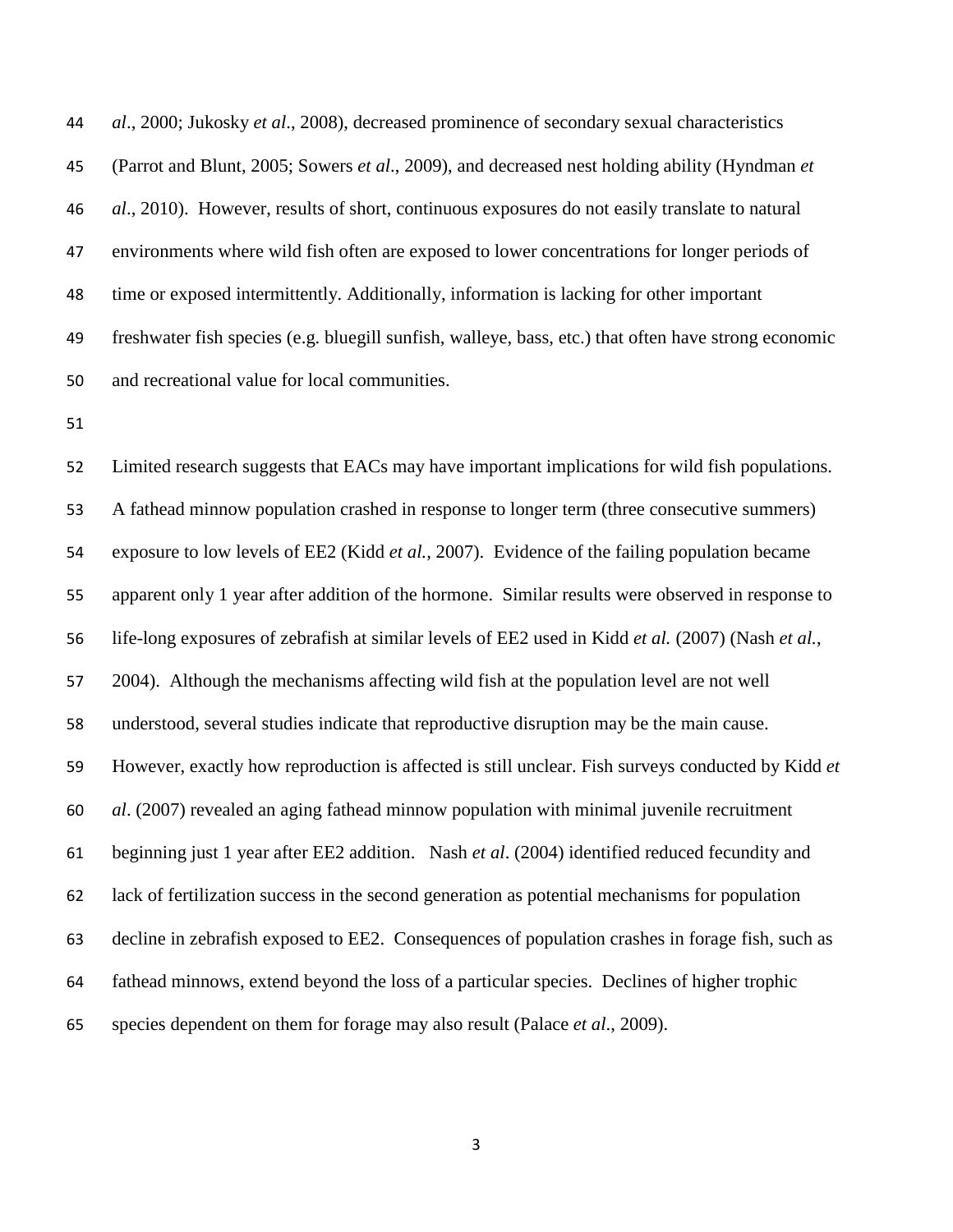Some intersex fish were observed after long-term exposure to EE2 (Nash *et al.*, 2004; Kidd *et al.,* 2007). Intersex fish (defined as the presence of ova-testes in males) have been identified nationwide with a high prevalence in bass species (Hinck *et al.*, 2009). Fish determined to be intersex have been correlated with decreased sperm motility and reproductive success in roach (*Rutilus rutilus*) (Jobling, *et al.*, 2002). Intersex has even been observed in wild fish collected at sites relatively unaffected by EACs (Jobling *et al*., 1998; Lee *et al*., 2010) indicating that intersex naturally occurs indiscriminate of EACs or other known pollutants. However, if a relatively higher than natural prevalence of intersex occurs in wild populations, the result may be reproductive failure causing local extinction in extreme cases.

 Large-scale population-level investigations encounter difficulties in assessing wild fish response to EAC exposure. In a statewide survey of Minnesota lakes, endpoints evaluated as evidence of endocrine disruption were highly variable and did not follow patterns of EAC detection, composition, or concentration (Writer *et al*., 2010). Fish exhibiting some of the greatest responses were collected from lakes believed to be relatively unaffected by anthropogenic influences. In addition, biogenic hormones (E2, estrone, androstenedione) were the most frequently detected estrogenic compounds in water (Writer *et al*., 2010). Unknown factors, such as duration and timing of exposure, as well as comprehensive knowledge of bioavailable compounds, contribute to the difficulty of making such assessments for wild fishes. For example, wastewater effluent can induce VTG in males (Barber *et al*., 2007) and reduce egg production in females (Thorpe *et al*., 2009); however, wastewater effluent also has been shown to exhibit temporal variation (Martinović *et al*., 2008). Hyndman *et al*. (2010) reported the importance of exposure timing in relation to sampling for the detection of biomarker expressions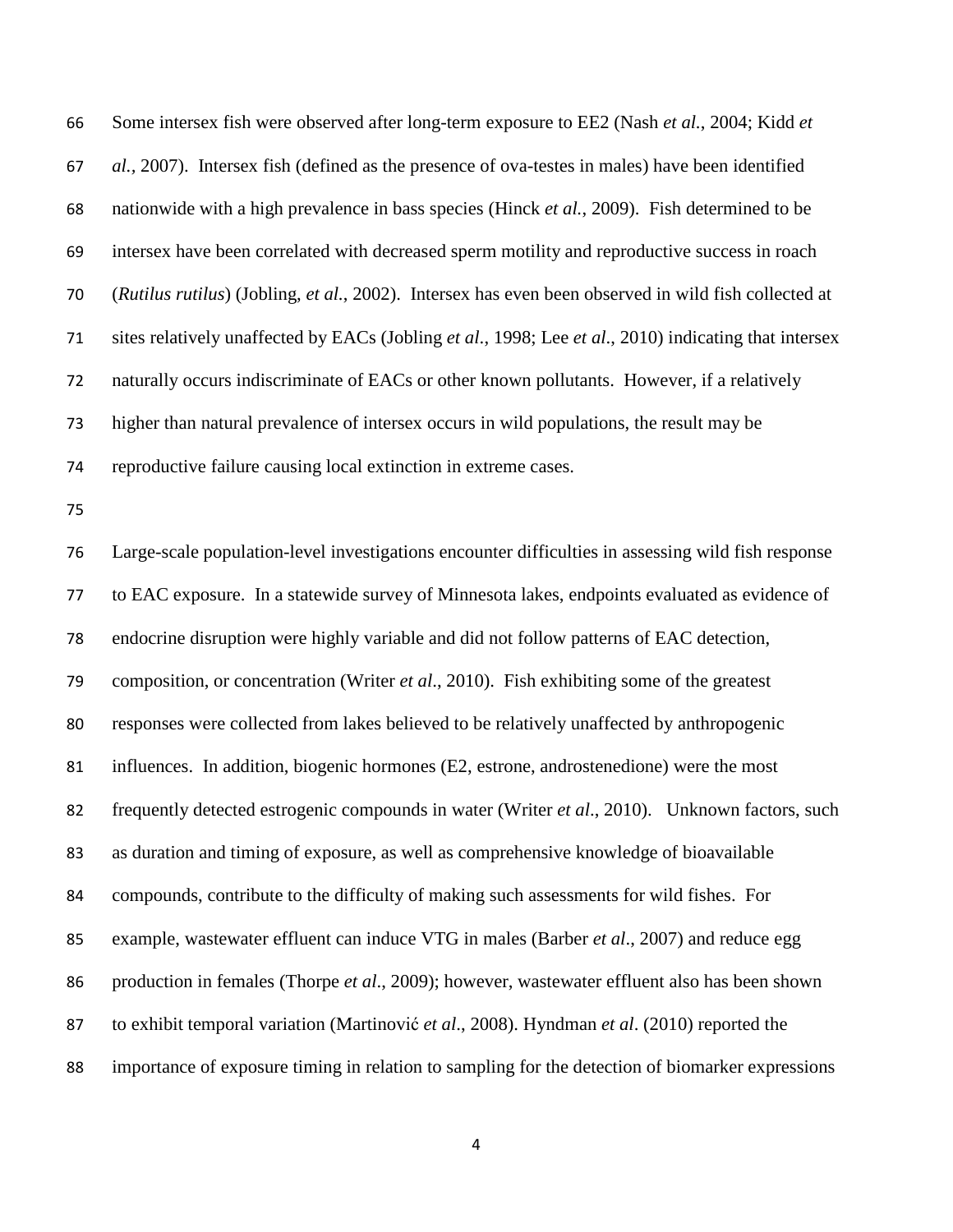in fathead minnows when elevated VTG levels were observed in fish exposed to E2 for at least 7 days prior to analysis.

 This study was conducted to evaluate multigenerational effects of E2, a biogenic estrogen, on two ecologically and economically important fish species, fathead minnow (*Pimephales promelas*) and bluegill sunfish (*Lepomis macrochirus*). Fish were exposed to environmentally relevant concentrations of E2 for 6 continuous weeks during two sensitive life stages, the early developmental stage and sexual maturity. The biogenic origin, prevalence in aquatic environments, and well-understood mode-of-action at the organismal level made E2 a model estrogen for fish exposure. Exposures were conducted in mesocosms that simulated natural lake ecosystems with established plankton communities and trophic dynamics. Our main objectives were to assess: (1) developmental effects of E2 exposure on juvenile fish and (2) reproductive effects of E2 exposure on juvenile and adult fish. METHODS *Experimental Design and Setup* Fathead minnow and bluegill sunfish were exposed to either a control or an E2 solution (30 ng/l, nominal) for 6 weeks during two sensitive life stages. Bluegill response was only obtained for

the first generation because of a high larval mortality rate in the second generation. The target

concentration was selected to reflect environmental concentrations (Kolpin *et al*., 2002).

- Although exposure studies often use higher concentrations than those used in this study, those
- concentrations mostly reflect extreme scenarios (e.g. direct wastewater effluent discharge,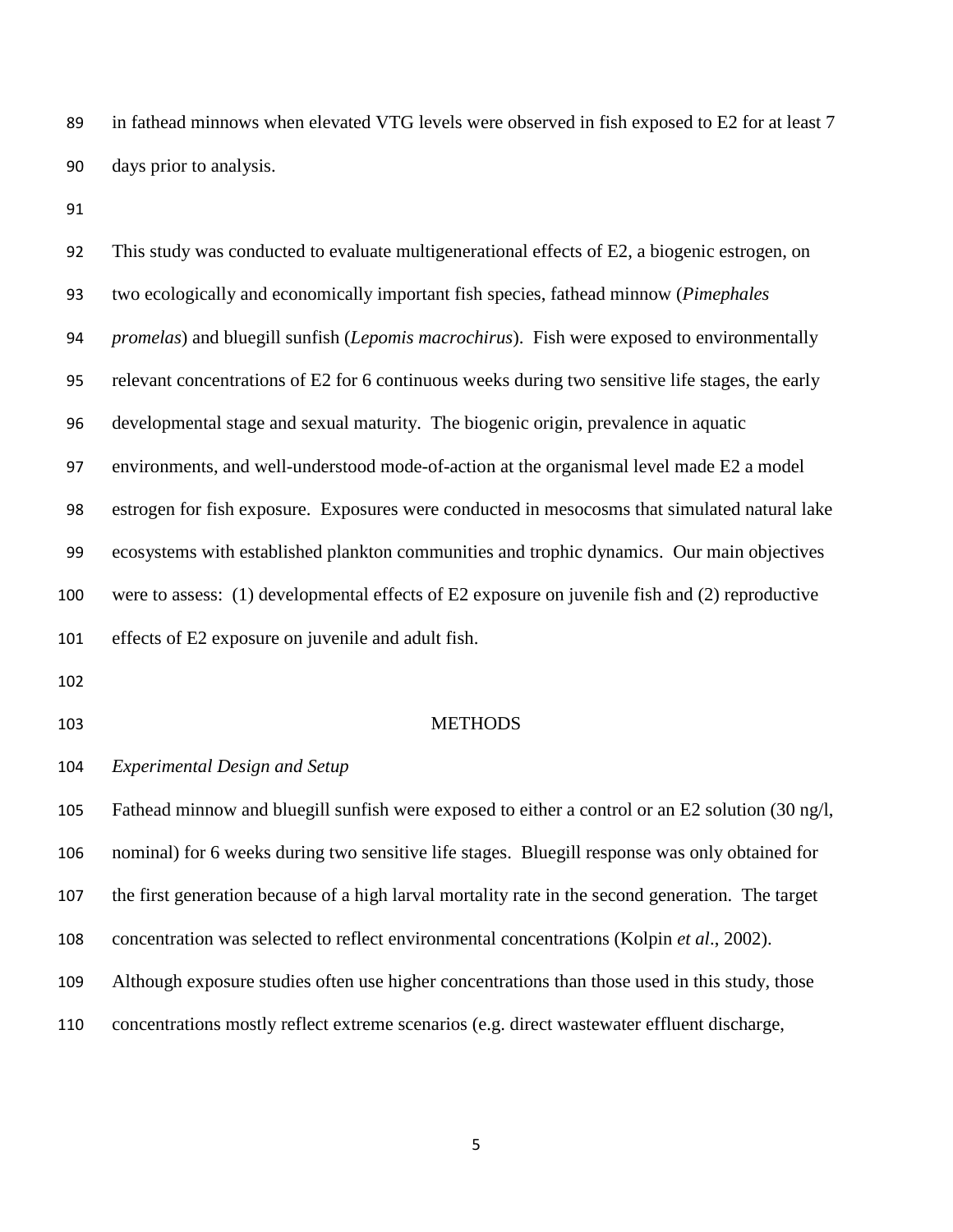agricultural runoff) and may not reflect exposure in environments that are not directly affected by point sources.

 Fish were randomly taken from a brood stock (parental generation – F0) reared at the U.S. Geological Survey Upper Midwest Environmental Sciences Center (UMESC) in La Crosse, WI. Juvenile (F1 generation) exposures began when fry were approximately 48 hours post-hatch. Upon completion of the juvenile exposure, fry were transferred indoors and overwintered at approximately 14°C until sexual maturity. The following spring, sexually mature F1 adults were divided into four treatment groups for an additional exposure to E2: never exposed (0/0), exposed only as juveniles (30/0), exposed only as adults (0/30), and exposed as both juveniles and adults (30/30) (Figure 1).

123 The E2 mesocosm exposures were conducted at UMESC. Mesocosm tanks were  $1.1 \text{ m}^3$  containers (Rubbermaid Commercial Products, Winchester, VA). Replicate tanks were grouped 125 in blocks of three. Three blocks were placed into each of three  $40.5 \text{--} \text{m}^2$  concrete enclosures (Figure 2) that were flooded to buffer diurnal temperature cycling in the mesocosms. Treatments were randomly assigned to mesocosms and enclosures using SAS (version 9.2) statistical 128 software to reduce the effects of environmental covariates. Source water obtained from a  $617-m<sup>3</sup>$  fish culture pond was continuously fed to headboxes and mixed with a control or E2 solution. Each tank was equipped with a submersible pump and biofilter to provide continuous circulation and promote denitrification. Fathead minnow tanks were stocked with 10 adult females, 10 adult males, and 10 spawning tiles (sections of 10-cm polyvinyl chloride pipe cut in half) or approximately 100 fry. Adult bluegill tanks were stocked with four females, two males, and two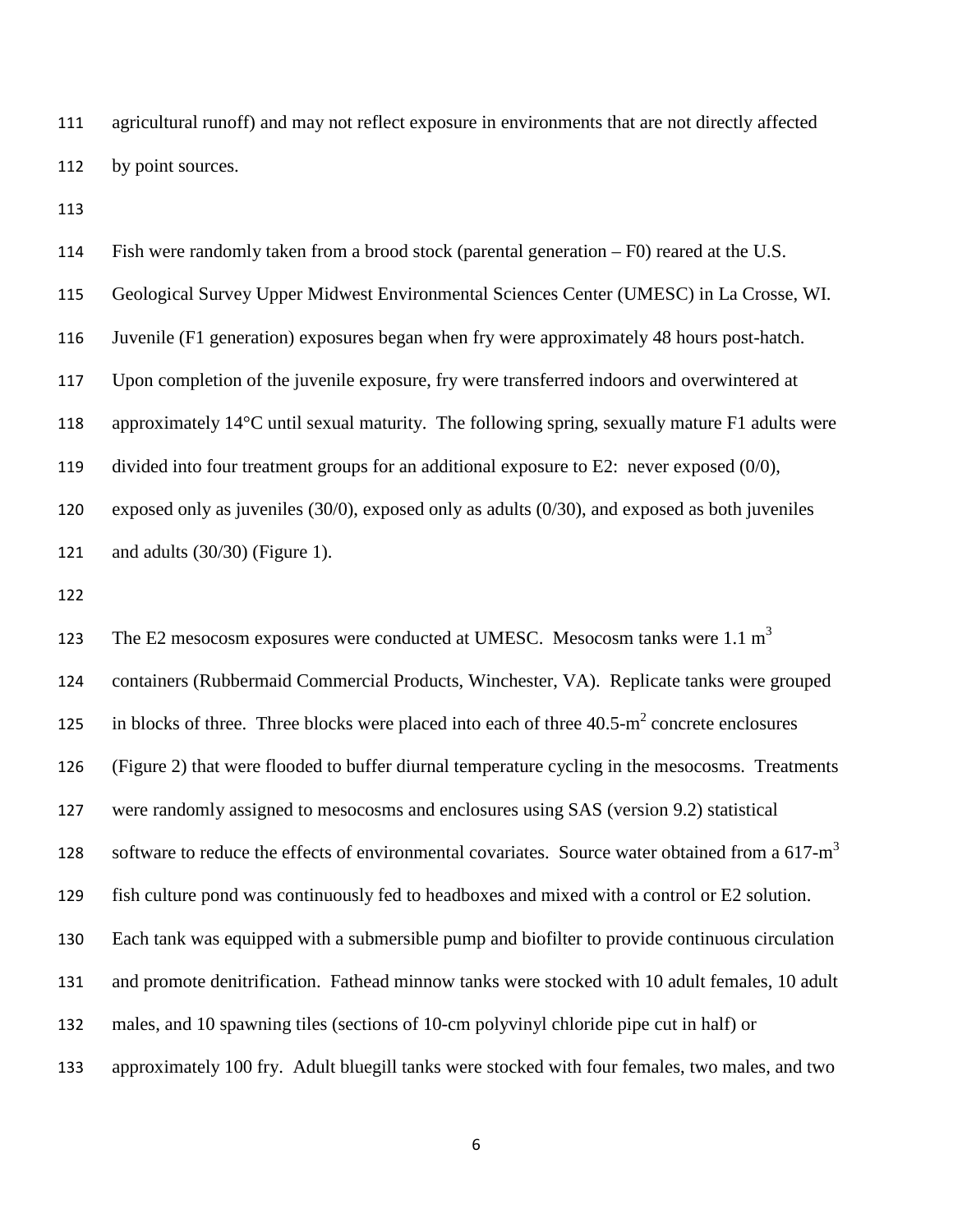spawning nests (shallow bowls containing artificial substrate). Daily maintenance of the mesocosms included measuring flow rates of E2 and control solutions to headboxes, measuring flow rates of mixed solutions from headboxes to mesocosms, clearing line blockages, checking biofilter and air pump operation, and removing eggs for enumeration. Water temperature, pH, and dissolved oxygen in each mesocosm were recorded daily. Adult fish were fed a commercial fish feed (Silver Cup, Skretting USA, Tooele, UT) while F1 fish were fed a non-soy based diet (Otohime Larval Feeds, Aquatic Eco-Systems Inc., Apopka, FL). Females and males were kept separate before placement into mesocosms to prevent spawning prior to exposure. All fish were presumed to be in similar stages of spawn upon initiation of E2 exposure.

#### *Chemical Preparation*

 Chemical solutions were prepared by mixing 13.5 mg E2 (Sigma-Aldrich Co., St. Louis, MO) in 120 ml of reagent-grade ethanol (EMD Chemicals, Darmstadt, Germany) and storing the mixture in a 2.0-ml charge at 4°C. Control solutions consisted of a 2.0-ml charge of reagent-grade ethanol (EMD Chemicals). Approximately every 4 days, one E2 and one control 2.0-ml charge were each diluted with 10 l of deionized water in a glass carboy. Control and E2 solutions were 149 then continuously pumped with a peristaltic pump to the appropriate headbox where solutions were mixed with the source water. The control or E2 solution was then gravity-fed from the headboxes to individual tanks with black Teflon® tubing, providing approximately 20% volume exchange per day.

*Water Sampling and Analysis*

Aqueous E2 concentrations were monitored in individual mesocosms and the source pond twice

weekly during Year 1 (2010) and weekly during Year 2 (2011). Efforts to obtain samples

representative of the entire water column were made by collecting integrated grab samples.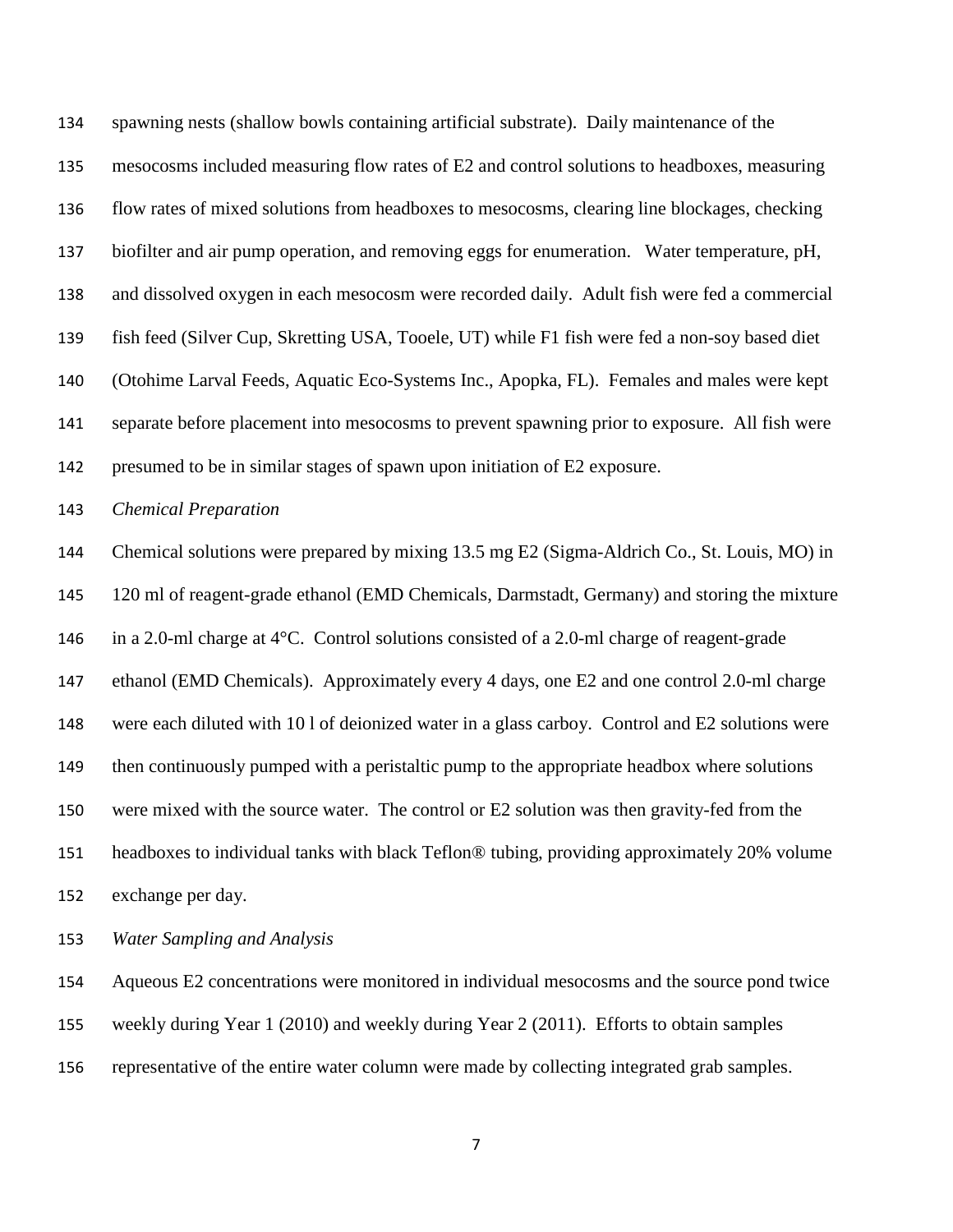Samples were stored at 0°C until E2 analyses were conducted. Unfiltered water samples were analyzed for E2 concentration in duplicate using magnetic particle competitive Enzyme Linked Immunosorbent Assay (ELISA) (Abraxis, Warminster, PA). The quantitation range of the ELISA ranged from 2.5 to 25 ng/l. Samples were allowed to come to room temperature and then analyzed according to the manufacturer's instructions. One laboratory blank and one replicate were also analyzed with every assay.

#### *Biological Endpoints*

 Multiple endpoints were measured to achieve a broad understanding of the effects of exposure across multiple biological levels of organization. Biological analyses were conducted at the St. Cloud State University Aquatic Toxicology Laboratory in St. Cloud, MN. Adult fish were anesthetized with 200 mg/l MS222 at the end of each 6-week exposure. Weight (g) and total length (mm) of each fish were measured. All adult fish were assessed for biological endpoints, with the exception of the females from the F1 fathead minnows. The egg yolk pre-cursor protein VTG was measured in fish plasma as an indicator of a physiological response in male fish to the presence of E2. Histological analyses of livers (the primary detoxifying organ) and reproductive organs of male and female fish were conducted to examine anatomical changes that may be related to E2 exposure or may explain changes in reproductive fitness.

Several indices were calculated for each fish, including body condition factor (BCF) [(total mass,

176 g)/(total length, mm)<sup>3</sup> x 100,000)] to gauge the relative metabolic health of fish (Fulton 1904),

- gonadosomatic index (GSI) [(testes mass, g/fish mass, g) x 100] and hepatosomatic index (HSI)
- [(liver mass, g/ fish mass, g) x 100] (Shappell *et al.*, 2010). The Secondary Sexual
- Characteristics Index (SSCI) was used to quantify the presence and prominence of secondary sex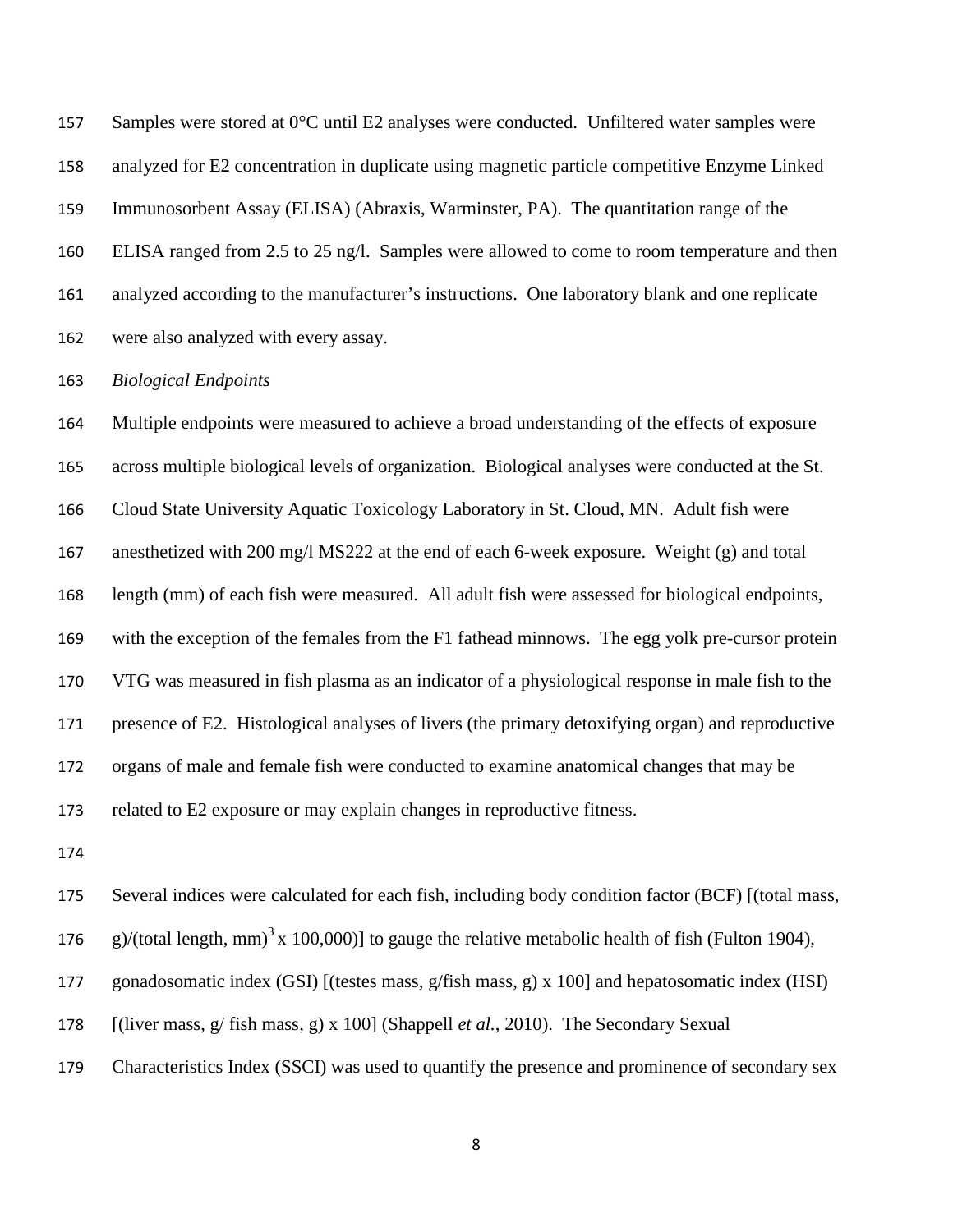characteristics in male fathead minnows. Secondary sex characteristics are regulated mostly by androgen production and serve as an anatomical manifestation of male fish reproductive maturity. The sum of individual scores (scale of 0 to 3; 0 representing absent characteristics and 3 representing prominently visible characteristics) for tubercle prominence, dorsal pad thickness, and color was used to calculate a common score to compare across treatments (Shappell *et al.*, 2010).

 Histological analyses were conducted following standardized procedures as outlined by U.S. Environmental Protection Agency (2008). After fish were euthanized with an overdose of anesthetic, gonad and liver tissues were excised, weighed, and placed in a tissue cassette. Tissue cassettes were stored in 10% buffered formalin (50:1 volume/tissue ratio) until processing. Tissues were dehydrated and paraffin embedded using a Leica automated tissue processor TP 1050 (Leica, Wetzlar, Germany) and Thermo Scientific Microm EC 350-1 embedding station 193 (Waltham, MA). Paraffin embedded tissues were sectioned at 5  $\mu$ m tissue thickness using a Reichert-Jung cassette microtome (Leica, Wetzlar, Germany). Tissue sections were stained with a Leica Autostainer XL (Leica, Wetzlar, Germany) using a standard hematoxylin and eosin staining protocol (Gabe, 1976; Carson, 1997), similar to methods used in other histopathological studies (Kidd *et al*., 2007; Vajda *et al*., 2008; Barber *et al*., 2011). Gonad tissues were microscopically analyzed for sex and graded for development stage on a scale of 0 to 5 (undeveloped to post spawn). Liver tissues were graded for severity of hepatocyte vacuolization 200 on a scale of 0 to 4 (no vacuolization visible to  $>50\%$  vacuolization).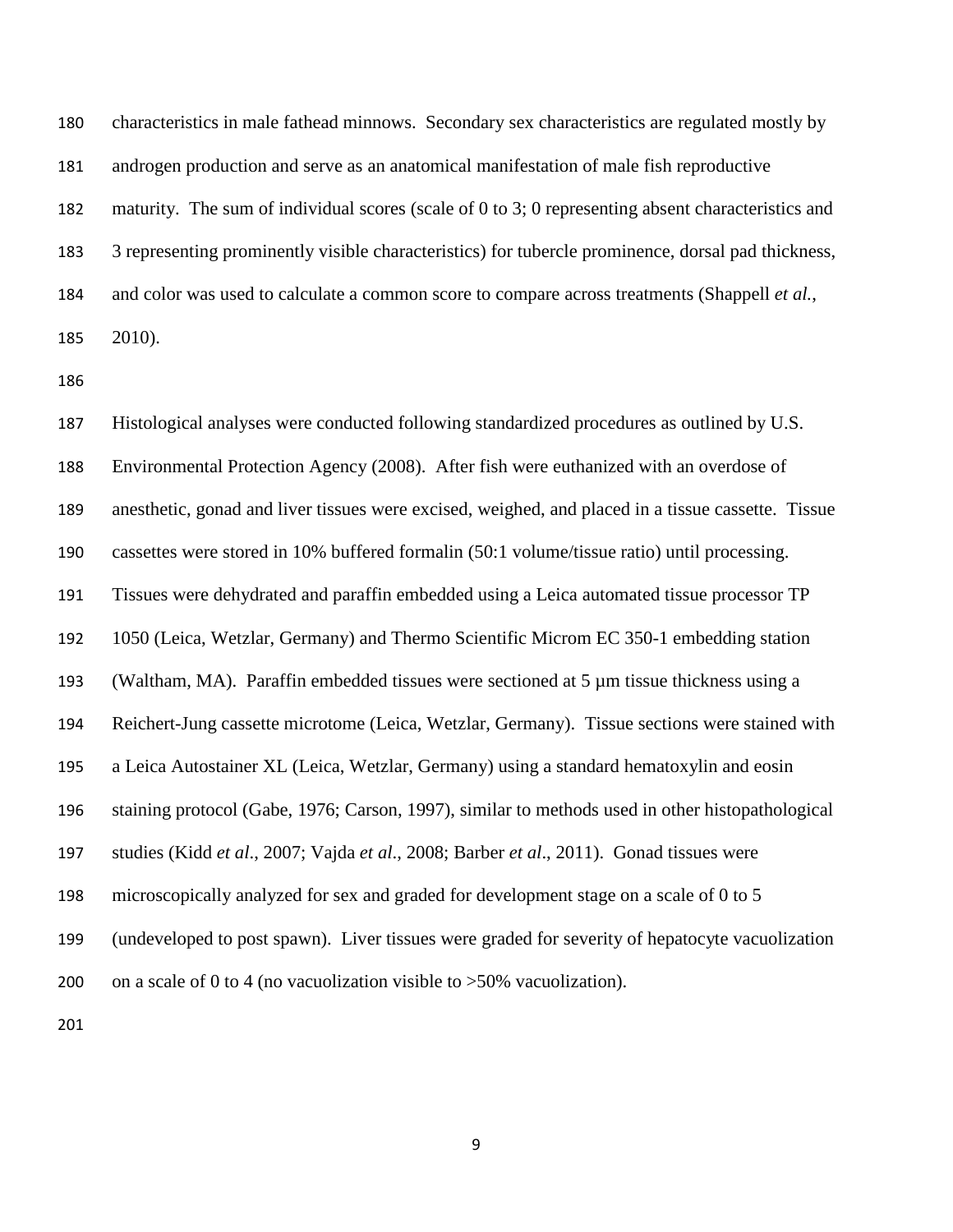Blood was drawn from the caudal vasculature, stored on ice in heparinized hematocrit vials, and centrifuged (5,000 x g for 5 min) for plasma separation. Plasma samples were stored at -80°C until analyzed for VTG using polyclonal ELISA techniques. An antibody-capture competitive ELISA incorporating a species-specific anti-vitellogenin antibody and purified vitellogenin as standard was used to measure plasma VTG (Shappell *et al*., 2010). The ELISA for both species was similar but used species-specific anti-fathead minnow/anti-sunfish VTG antibody and purified fathead minnow/sunfish VTG. Microtiter plate wells were coated with 600 ng of species-specific VTG in carbonate coating buffer (pH 9.6). A pre-competition step was performed with the antibody (1:20,000 final dilution) and standard VTG, sample plasma or control plasma in 1% albumin from bovine serum/phosphate buffer saline (BSA/PBS) (pH 7.5). 212 After incubation, this mixture was loaded into the wells and incubated at room temperature for 1 hour, followed by secondary antibody (anti-rabbit IgG-HRP, Sigma, St. Louis, MO) incubation at a dilution of 1:10,000. The substrate tetramethylbenzidine (TMB) was added and incubated for 16 minutes at room temperature and color development measured at 620 nm on a Thermo (Waltham, MA) Multiscan plate reader. Standard curves were generated using the accompanying software. The standard curve plots were generated using at least seven standard concentrations ranging from 0.075 to 4.8 µg/ml. Coefficient of determination (r-squared) values for standard curves were greater than 0.97, with most equal to 0.99. The minimum detection 220 limit using this standard curve was  $3.75 \mu$ g/ml.

 Female fecundity was tracked throughout the mesocosm exposures in both species as an indicator of reproductive fitness with direct implications for population sustainability. Tiles or nests with eggs were removed from the mesocosms daily and replaced with new spawning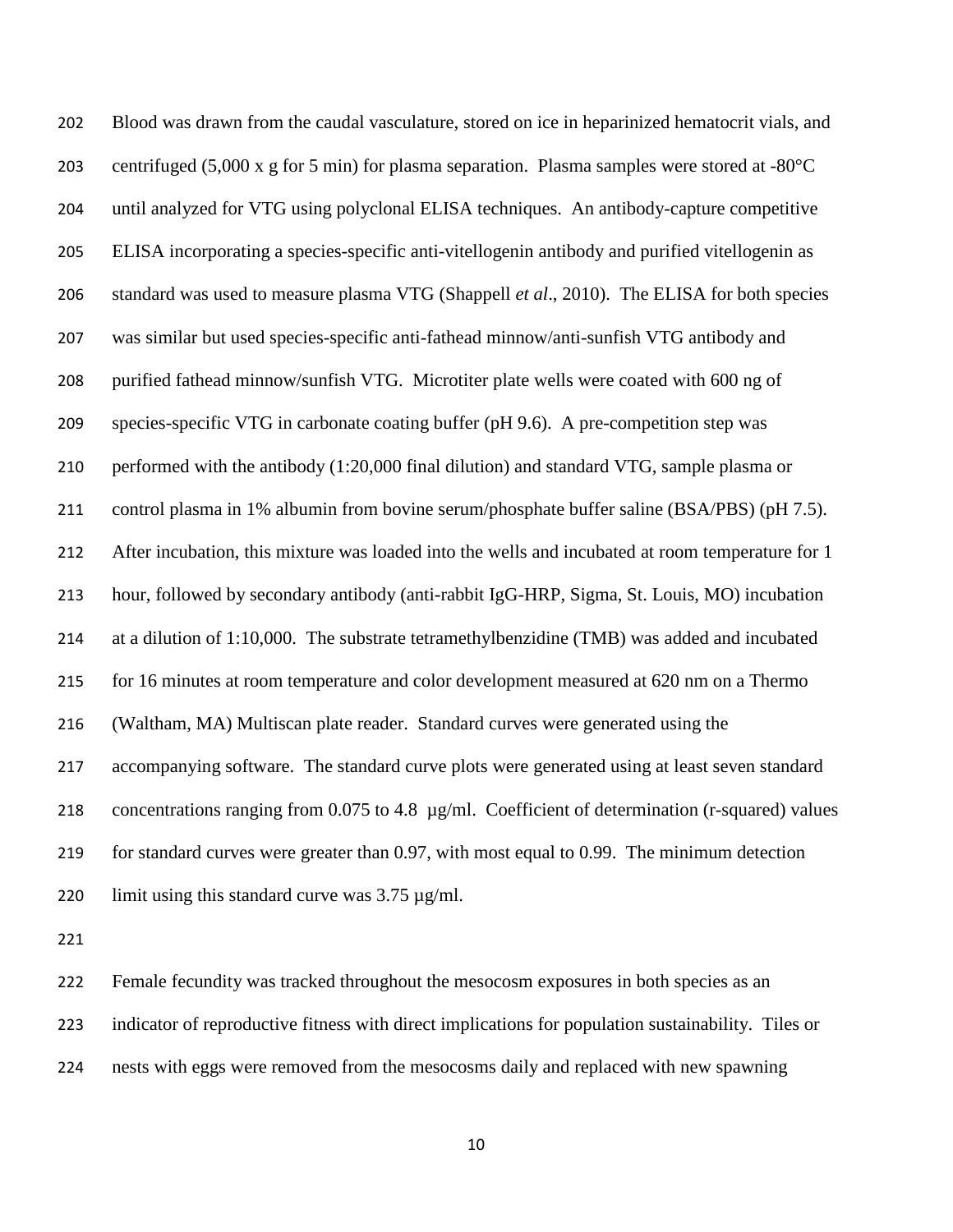substrate. Eggs were counted, resulting in total number of eggs produced per tank per day. An average cumulative number of eggs per day was calculated for each tank and those daily averages were compared on a weekly basis to compare rates of egg production among treatments. *Statistical Analysis* 230 All statistical analyses were completed using TIBCO Spotfire S+, version 8.1. Due to the lack of normality, presence of outliers, and censored values in most of the datasets, non-parametric Wilcoxon and Kruskal-Wallis Rank Sum tests were used to compare differences among treatments. Multiple comparisons were conducted using a Bonferroni correction, when appropriate. RESULTS *Environmental Conditions and Fish Survival* Environmental conditions changed over the course of the summer and differed considerably between the first and second years of study. These differences aided in reaching the experimental goal of establishing mesocosms of different estrogenicity, similar to environmental variation. Because wild fry will likely not experience identical environmental conditions as parent fish, it was preferred that this study did not attempt to maintain the exact same experimental conditions between years or exposures. Average monthly air temperatures during May through September ranged from 16 to 24°C in 2010 and 14 to 26°C in 2011 (National Weather Service, 2008. Accessed March, 2012. [http://www.nws.noaa.gov/climate/index.php?wfo=arx\)](http://www.nws.noaa.gov/climate/index.php?wfo=arx). Precipitation was 30.5 cm above normal in 2010 and relatively normal in 2011. Environmental conditions within the mesocosms were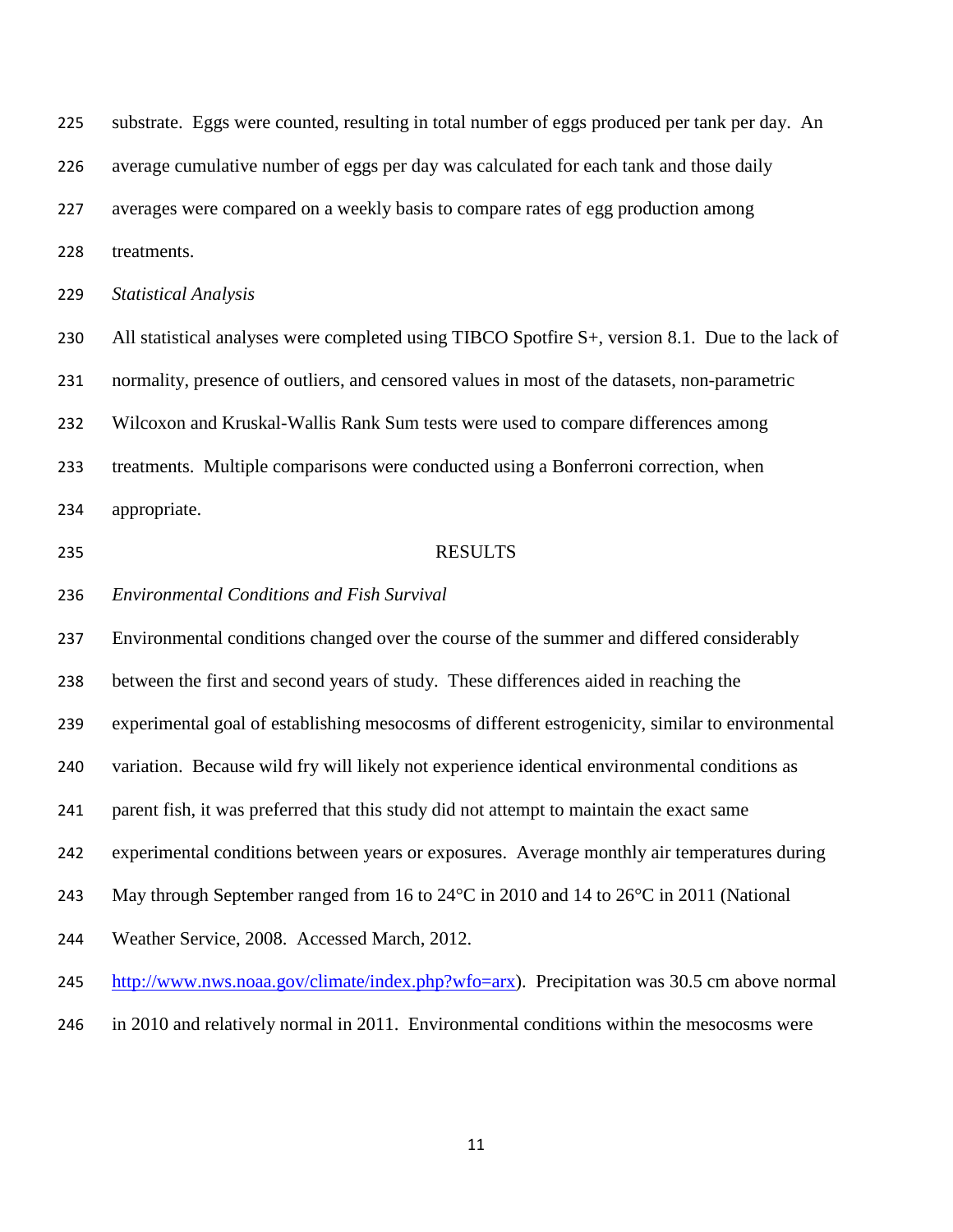| 247 | generally stable. Mean dissolved oxygen ranged from 8 to 10 mg/l. Mean water temperatures in       |  |  |  |  |  |  |  |
|-----|----------------------------------------------------------------------------------------------------|--|--|--|--|--|--|--|
| 248 | the mesocosms ranged from 21 to 24°C. Mean pH ranged from 8.7 to 9.6.                              |  |  |  |  |  |  |  |
| 249 |                                                                                                    |  |  |  |  |  |  |  |
| 250 | Adult survival within the mesocosms was >80 and 100% for fathead minnows and bluegills,            |  |  |  |  |  |  |  |
| 251 | respectively. Larval bluegill survivorship was extremely low (not quantified). Overwinter          |  |  |  |  |  |  |  |
| 252 | survival of F1 fathead minnow fry during 2010 resulted in few mortalities, with >95% of            |  |  |  |  |  |  |  |
| 253 | juveniles surviving. Unfortunately, overwinter survival of bluegill fry was almost 0% and as a     |  |  |  |  |  |  |  |
| 254 | result, F1 bluegill exposures were not feasible.                                                   |  |  |  |  |  |  |  |
| 255 | <b>Aqueous E2 Concentrations</b>                                                                   |  |  |  |  |  |  |  |
| 256 | Analysis of source pond water indicated that E2 was present in the source water. Median            |  |  |  |  |  |  |  |
| 257 | concentrations in the ponds were 3.55 and 3.79 ng/l in 2010 and 2011, respectively. These          |  |  |  |  |  |  |  |
| 258 | observed concentrations are consistent with previous studies of reference lakes that contained     |  |  |  |  |  |  |  |
| 259 | estrogenicity from unknown sources (Writer et al., 2010) and demonstrate the ubiquitous            |  |  |  |  |  |  |  |
| 260 | presence of estrogenic EACs in the environment.                                                    |  |  |  |  |  |  |  |
| 261 |                                                                                                    |  |  |  |  |  |  |  |
| 262 | Median E2 concentrations within the mesocosms for each exposure were two to three-fold higher      |  |  |  |  |  |  |  |
| 263 | in the E2 treatment mesocosms than in the controls and approximately half the target               |  |  |  |  |  |  |  |
| 264 | concentration of 30 ng/L (Table 1). Concentrations in the E2 treatments fluctuated throughout      |  |  |  |  |  |  |  |
| 265 | the exposure periods as a result of the contribution of E2 from source water ponds, fluctuation of |  |  |  |  |  |  |  |
| 266 | environmental conditions, and biological growth within the mesocosms. Concentrations of E2 in      |  |  |  |  |  |  |  |
| 267 | the control mesocosms were generally less than 10 ng/l. Despite E2 detections in the control       |  |  |  |  |  |  |  |
| 268 | mesocosms, significant differences in E2 concentrations were observed between controls and E2      |  |  |  |  |  |  |  |
|     |                                                                                                    |  |  |  |  |  |  |  |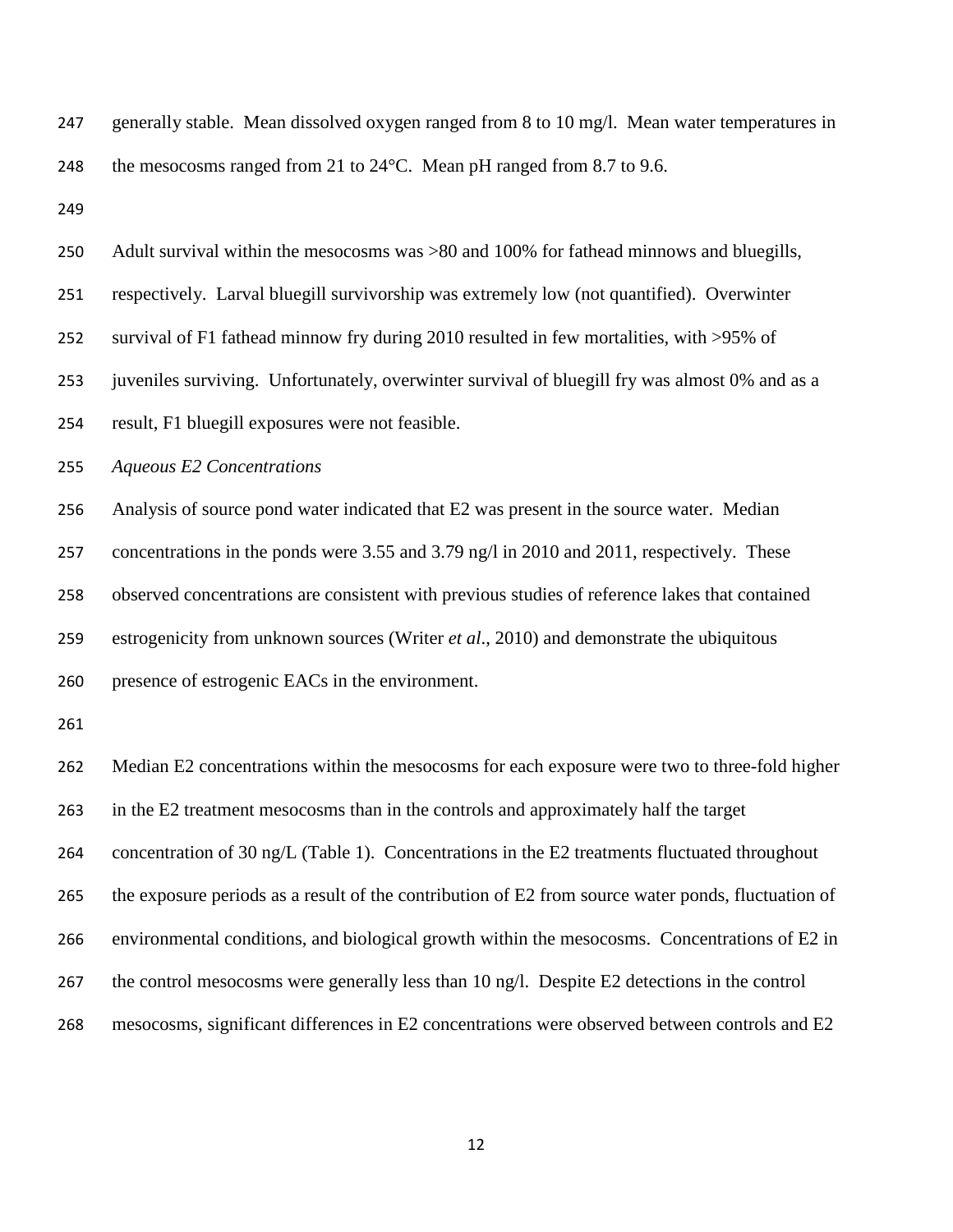treatments (p<0.01) for all experiments. Median E2 concentrations were typically higher in adult treatments compared to fry, indicating that adult females may be an important source of E2.

#### *F0 Fathead Minnow Response*

272 BCF was significantly higher in control fish of both sexes ( $p<0.01$ ). On average, fish exposed to E2 were slightly longer and weighed proportionally less compared to controls (differences not significant). Males exposed to E2 had significantly higher HSI compared to controls (1.55 and 275 1.35, respectively; p<0.01), indicating that their livers were more compromised. The SSCI was 276 significantly lower in E2 treated males compared to controls  $(p<0.01)$  (Table 2). Males exposed to E2 generally had thinner dorsal pads and lighter color banding. Tubercles were not visible in approximately 80% of all males, regardless of treatment, indicating limited reproductive opportunities for a subset of males in each mesocosm.

 Livers from E2 treated males were slightly more compromised compared to controls. More E2 treated males had severe liver vacuolization compared to controls (p<0.05). Proteinaceous fluid (likely indicative of the presence of VTG) was observed in approximately 50% more males exposed to E2 compared to controls. Greater than one-half of the ovary and testes samples were in early sexual maturity stages in both treatments. Plasma VTG concentrations ranged from 286 below detection limit to 1,600  $\mu$ g/ml. Males generally had lower concentrations compared to females, although differences were not statistically significant. Control fish had significantly 288 higher plasma VTG concentrations compared to those exposed to  $E2$  in both sexes ( $p<0.01$ ). 

 Daily average cumulative egg counts increased throughout the exposure period for F0 fathead minnows (Figure 3a). The number of spawn events was variable and likely represents variation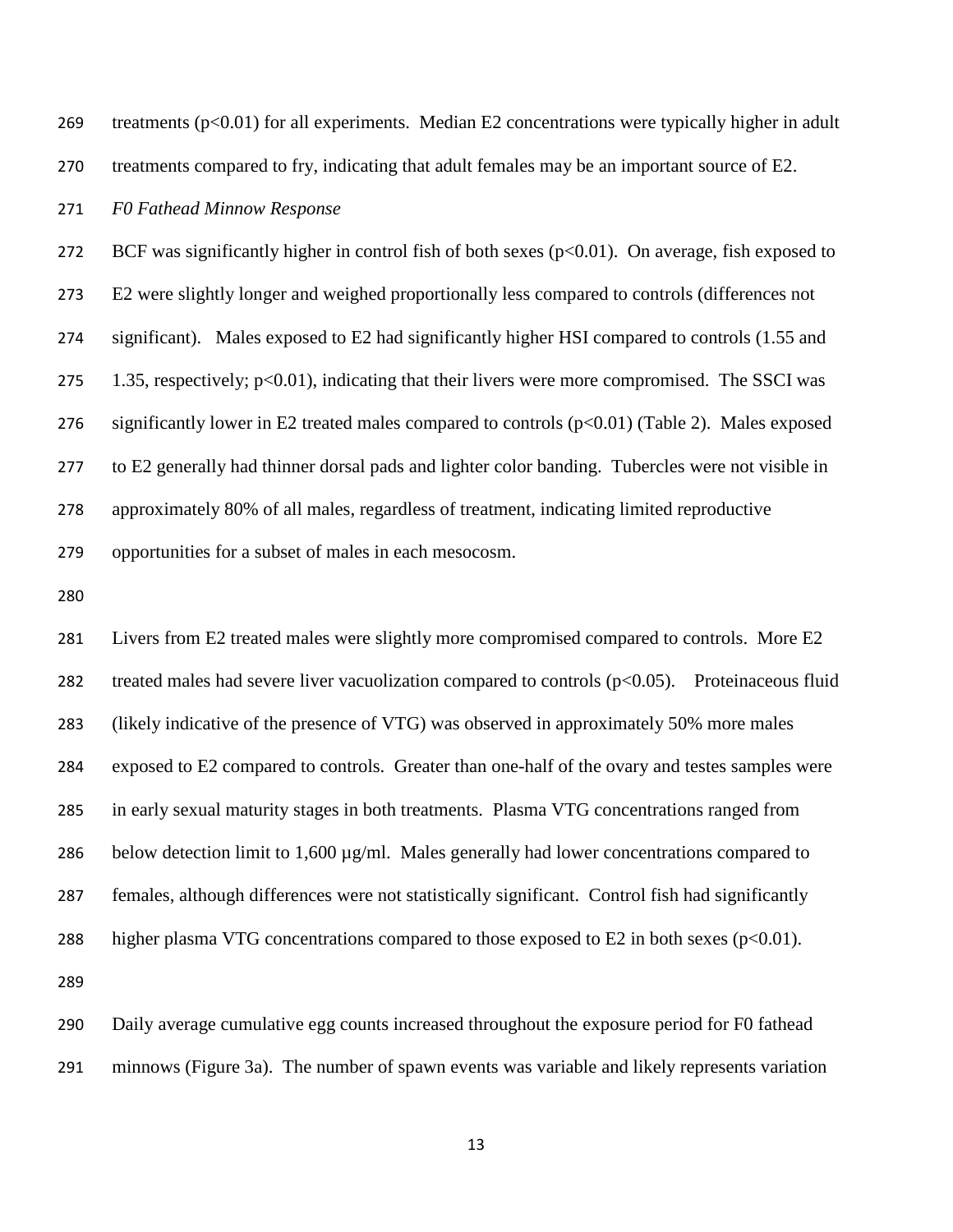among tanks and/or individuals. Females in control treatments ceased egg production after 3 weeks of exposure. It appears that E2 females continued producing eggs later into the experiment compared to controls; however, the spawning events in the latter part of the experiment were from one tank. Unfortunately, it is unknown if this is the result of one 'late bloomer' in that tank or if all the females in that tank continued laying eggs. Although there appear to be trends in egg production, no differences were significant in total egg production, eggs per female, cumulative weekly egg counts, or number of spawn events between treatments. *F1 Fathead Minnow* Males exposed to E2 during both life stages had significantly lower HSI compared to those only 301 exposed as adults  $(p<0.01)$ . Furthermore, fish exposed as juveniles, regardless of adult exposure, generally had lower HSI compared to fish not exposed during the juvenile life stage. No other statistically significant differences were observed for the other endpoints assessed (Table 2). Contrary to what was observed in the F0 generation, no statistically significant differences were observed in SSCI among treatments (medians ranged 5-6).

 No differences in testes developmental stage or liver health among treatments were significant. Greater than 20% of the testes samples within all treatments were in later development stages. Regardless of juvenile exposure, earlier developmental stages were observed in testes of males exposed to E2 as adults. Generally, few fish had severe liver damage (<10%). Proteinaceous fluid was observed in 15% of males in all treatments, except for those from the 30/30 treatment, where proteinaceous fluid was observed in 20% of samples.

 Plasma VTG concentrations in F1 fathead minnow males ranged from below detection limit to 315 greater than  $4,000 \mu$ g/ml. The highest median VTG concentration was observed in fish exposed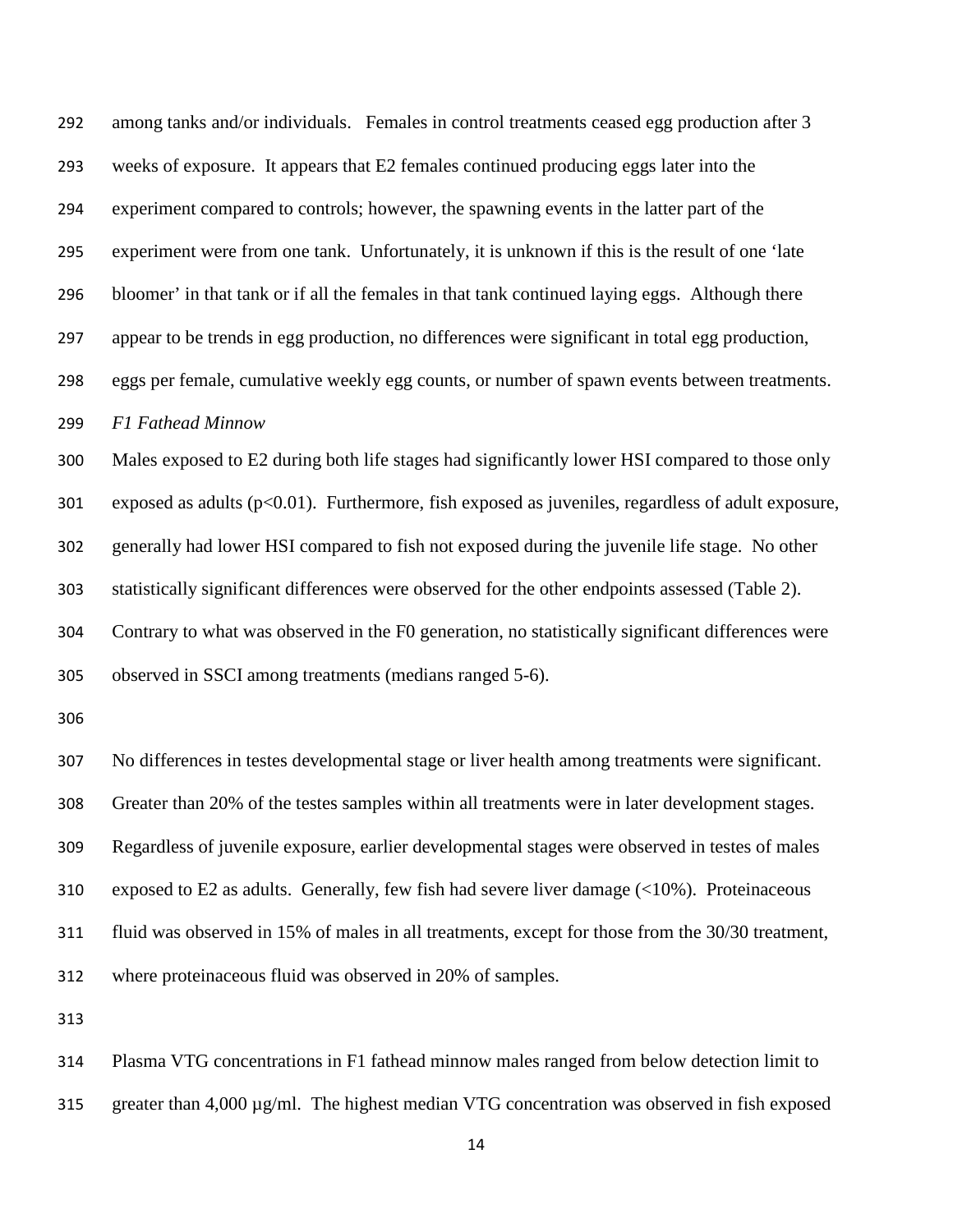only as juveniles. Similar to observations from the F0 generation, VTG concentrations were generally lower in E2 treated fish compared to controls, although differences were not statistically significant.

 Daily average cumulative egg counts increased throughout the exposure for all treatments and no differences were significant in total eggs, eggs per female, or number of spawn events among treatments (Figure 3b). However, some differences were observed when average cumulative eggs were compared by week. During weeks two and three, females exposed to E2 only as juveniles produced significantly more eggs compared to those exposed during both life stages (p<0.01). Additionally, females exposed only as juveniles produced significantly more eggs 326 compared to those exposed only during the adult life stage during weeks three and five  $(p<0.01)$ . Overall, females exposed as juveniles, regardless of adult treatment, produced more eggs compared to those exposed as adults or never exposed.

*F0 Bluegills*

 No significant differences were observed in BCF or HSI for either sex (Table 2). Males exposed 331 to E2 had significantly lower GSI compared to controls ( $p<0.05$ ), indicating relatively smaller testes in relation to fish size. A similar response was observed in females, although not at a significant level.

 Histology results revealed no statistical difference in gonad developmental stage or liver health between treatments for either sex. However, a slight shift in testicular developmental stage between treatments was observed. Males exposed to E2 had the greatest percentage of testes in early development stages. Slightly less than 10% of E2 exposed males and 15% of controls had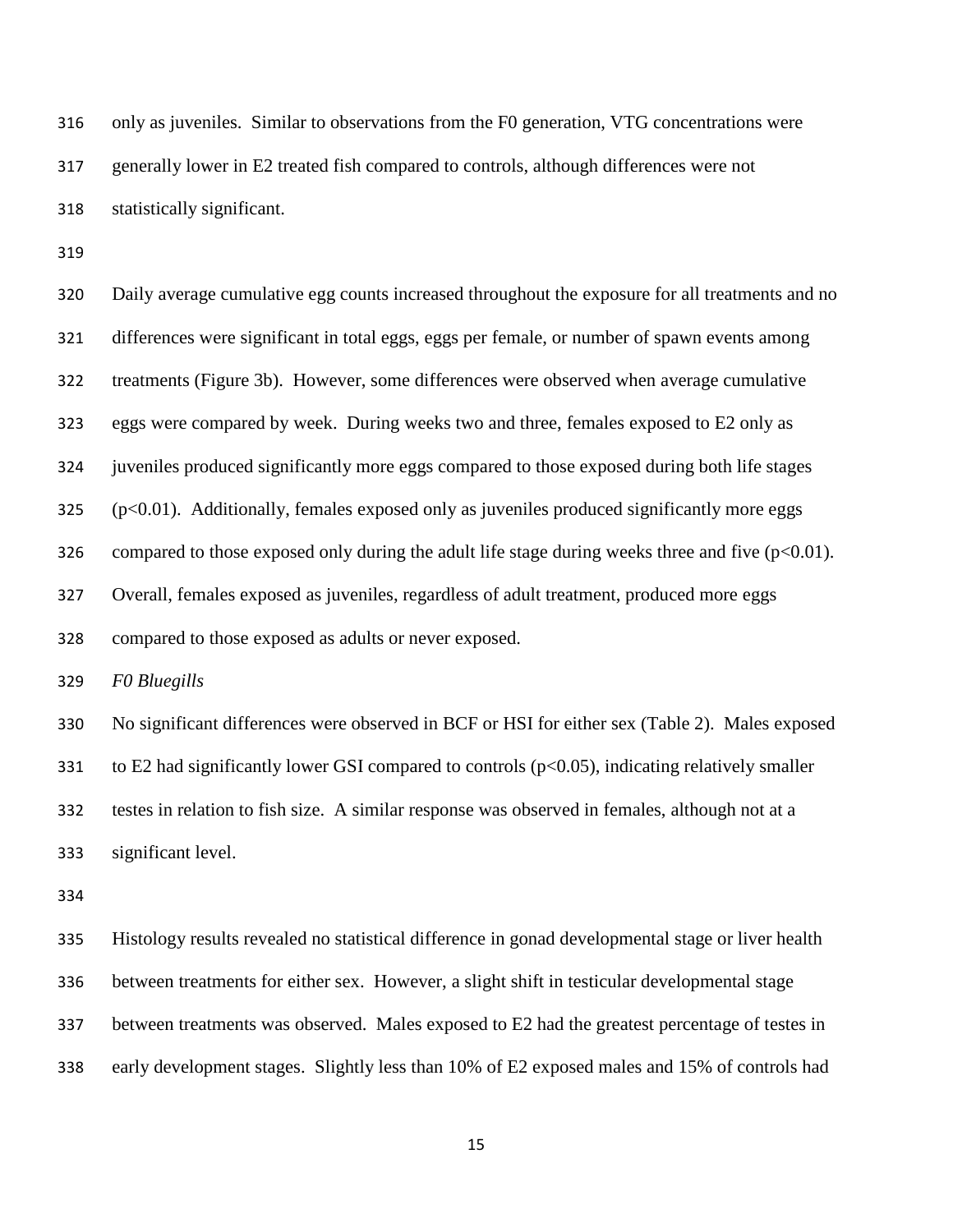testes in later development stages. All development stages were present in females of both treatments.

 Plasma VTG concentrations were highly variable; similar to what was observed in both fathead minnow generations. Concentrations ranged from below detection limit to greater than 6,000 µg/ml. Plasma VTG was generally higher in both E2 exposed males and females compared to controls, although differences were not statistically significant. Plasma VTG was not elevated in males compared to females for either treatment.

 All female bluegills started producing eggs approximately 10 days into the exposure. Daily average cumulative egg counts exhibited more of a step trend compared to fathead minnows (Figure 3c), reflecting fewer mated pairs and nests per tank. Females exposed to E2 started spawning 3 days after controls, and produced fewer numbers of eggs. During weeks four, five, and six, female bluegills exposed to E2 produced significantly less eggs compared to control 353 females ( $p < 0.01$ ).

#### DISCUSSION

 Some statistically significant differences were observed in HSI and GSI between treatments in both species. Similar results have been reported for sheepshead minnows (*Cyprinodon variegatus*) exposed to E2 over multiple generations (Cripe *et al*., 2009). Although few statistically significant anatomical differences were observed in F1 fathead minnows in this study, some general patterns emerged. For example, regardless of adult exposure, F1 fathead males exposed to E2 as juveniles generally had higher BCF and lower HSI compared to those not exposed to E2 as juveniles. Exposure to estrogenic compounds during juvenile stages affects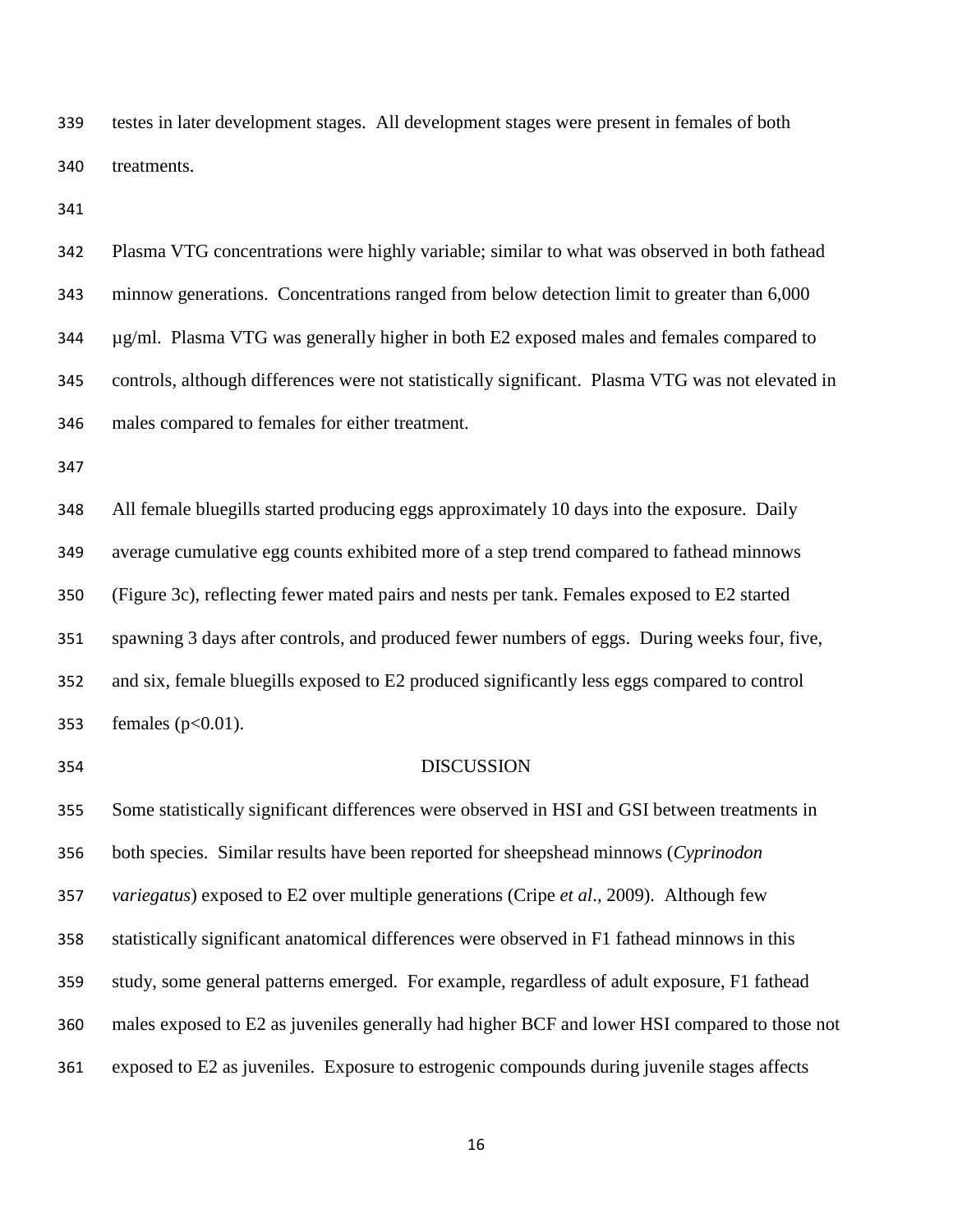growth in fish to a greater degree compared to unexposed fish. For example, growth was enhanced by E2 in rare minnows (*Gobiocypris rarus*) (Liao *et al*., 2009) and decreased by EE2 in fathead minnows (Länge et al., 2001) exposed as juveniles. Results from this study indicate that exposure to estrogens during early developmental life stages also may suppress anatomical development in male fathead minnows. As shorter and smaller males, they could be more susceptible to predation or other stressors and be reproductively outcompeted by larger males. Although not much is known regarding the effects of endocrine disruptors on bluegills, some studies have shown diazinon (an organophosphorus pesticide believed to affect the reproductive system) to reduce plasma E2 concentrations in females (Maxwell and Dutta, 2005) and reduce fertility in both females and males (Dutta and Meijer, 2003). Results from our study indicate gonadal development may be impeded by E2 exposure, resulting in smaller gonads, especially in males that are not accustomed to metabolizing relatively greater concentrations of E2. Additionally, because the endocrine system is being thrown off balance by excess amounts of one hormone or compound, it may suppress production of other hormones (e.g. growth hormone)

in an effort to balance itself out.

 Observed differences in SSCI in the fathead minnow F0 generation indicate that adult males exposed to elevated E2 concentrations may be at a reproductive disadvantage compared to those not exposed. Sowers *et al*. (2009) observed decreased expression of secondary sexual characteristics in first generation males exposed to wastewater effluent; however second generation males exposed to the same effluent exhibited increased expression of those characteristics. A similar generational difference was not observed in this study. In fact, no clear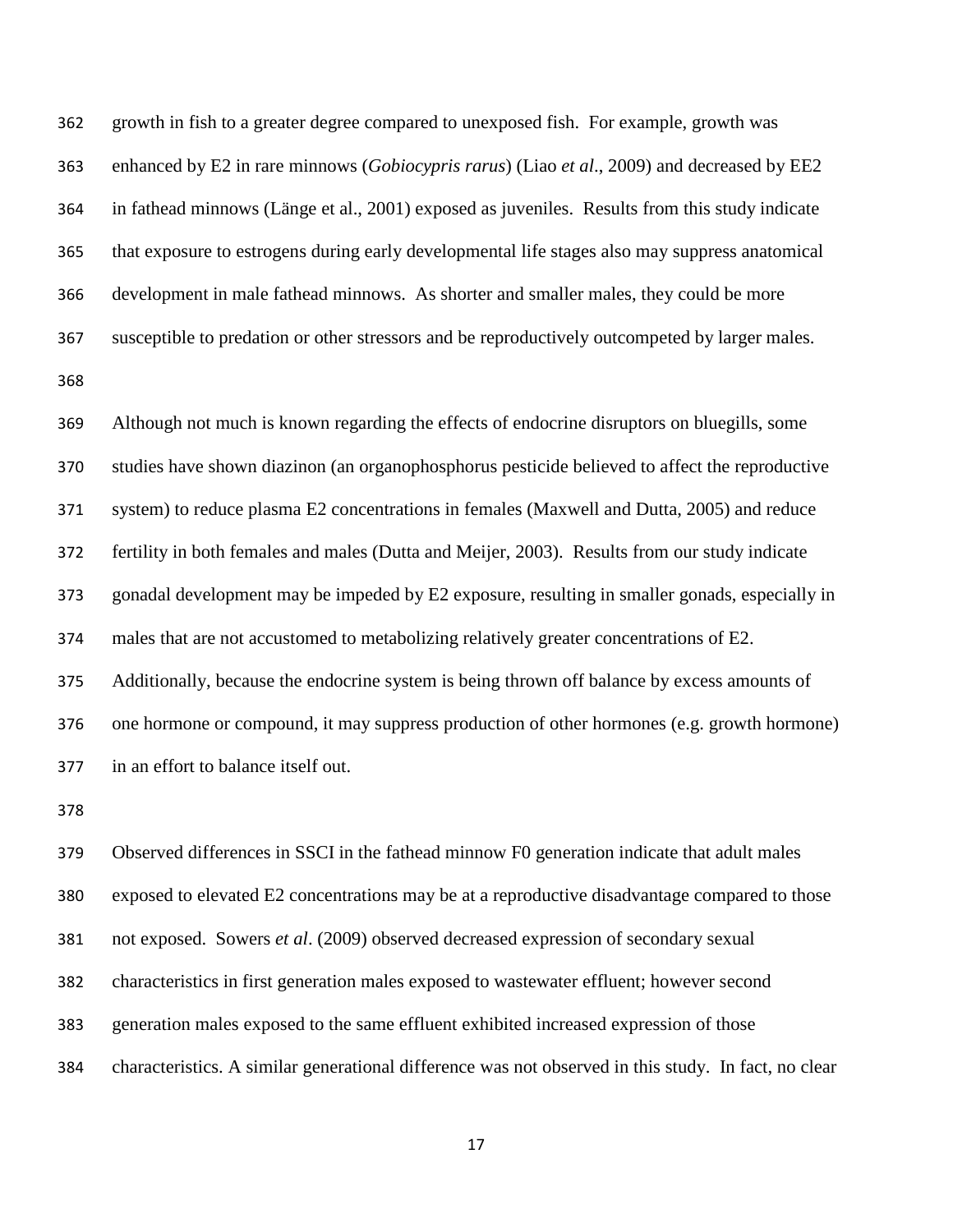pattern was observed for expression of secondary sexual characteristics within the F1 generation. Wastewater often is composed of chemicals of varying estrogenic potency, producing a more estrogenic solution than E2. Additionally, mixtures of estrogenic compounds have been observed to elicit greater responses in fathead minnows compared to exposure to the individual estrogenic compounds in the mixture (Brian *et al*., 2007). The differing estrogenic effects of wastewater (or chemical mixtures) compared to one compound is one explanation for the varying results found in the literature. That being said, the importance of learning how fish are affected by exposure to single compounds (e.g. E2) is still important because not all exposure environments in the wild are situated within the context of wastewater effluent and the complicated mixtures it introduces into the environment. Often times in the natural environment where no direct wastewater effluent is present, such as the littoral zone in lakes, the most commonly detected hormones (and often endocrine disruptors) are the natural hormones such as E2 and plant sterols (Writer *et al.*, 2010).

 Plasma VTG concentrations were highly variable in both species and all treatments, highlighting the natural variability of this biomarker among individuals. Jobling *et al*. (1998) and Nichols *et al*. (1999) also reported higher VTG concentrations in control fish compared to those exposed to EACs, similar to what was observed in both fathead minnow generations in this study. Additionally, large ranges of VTG concentrations have been observed in wild-caught fish, sometimes spanning two orders of magnitude, in both females and males (Lee *et al.*, 2010; Writer *et al.* 2010). These results highlight the need to interpret VTG data cautiously and use the information in conjunction with other endpoints. Increased VTG concentration is often reported in response to EAC exposure. However, increased VTG typically corresponds to fish exposed to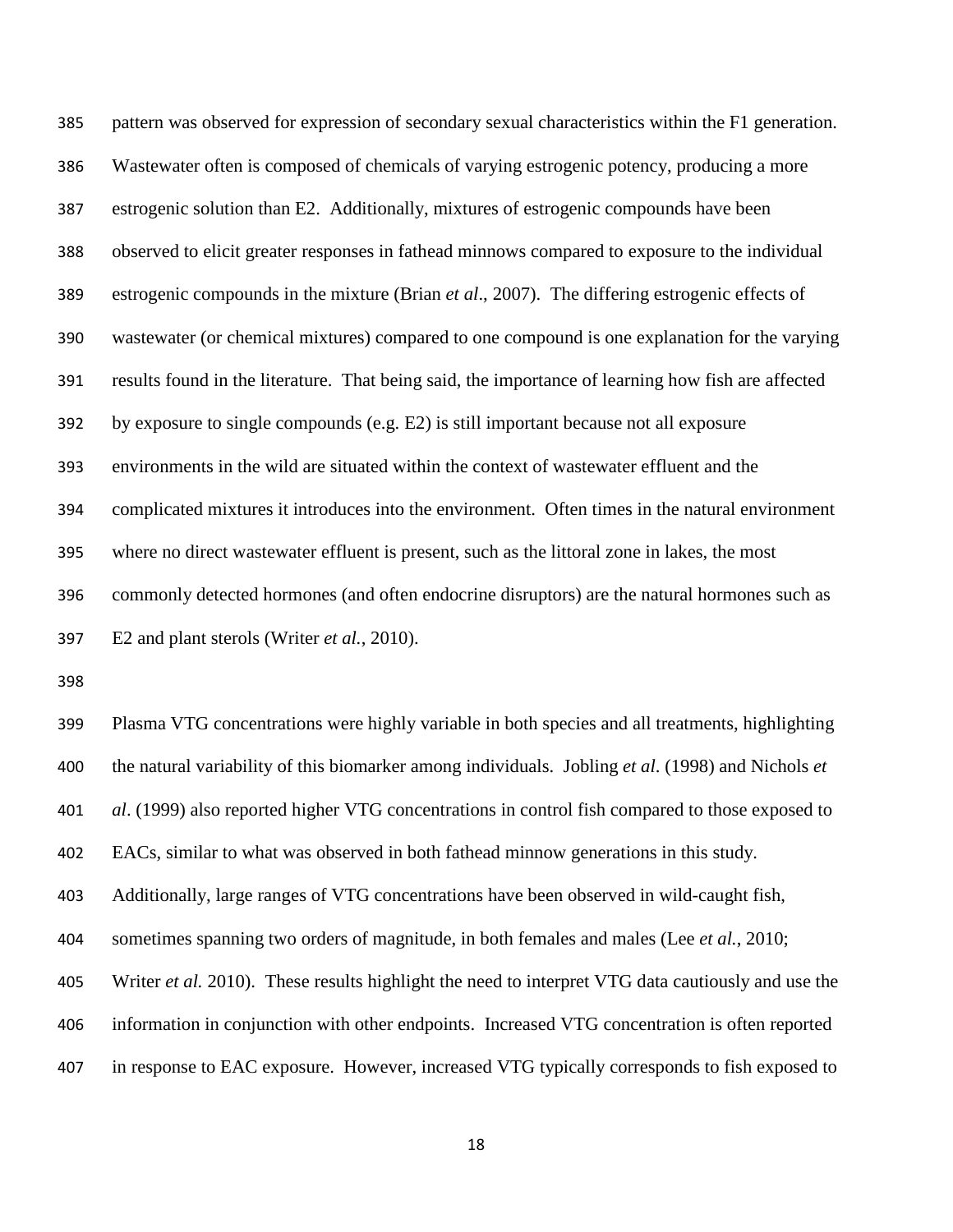EACs at higher concentrations than observed in this study, more potent compounds, or mixtures of compounds, such as those found in wastewater effluent (Parrot and Blunt, 2005; Vajda *et al*., 2008; Thorpe *et al*., 2009). As highlighted in Mills and Chichester (2005), fish responses observed in the laboratory often do not transfer directly to those observed in the environment. 

 Little documentation exists on the effects of EAC exposure on bluegills and results from this study indicate that exposure to environmentally relevant concentrations of E2 alone does not consistently induce VTG production in males. As a result of the presence of E2 in control treatments the desired difference of absolutely no exposure in controls was not achieved. However, these same gradients may be present in natural lake settings where fish that are frequenting deeper waters of the lake may be slightly exposed to E2 from sources such as other vertebrates. The results presented here indicate that in similar scenarios where it might be expected that the littoral zone presents a relatively increased exposure over other micro-habitats in a lake, there is not enough of a difference in exposure to elicit significant increases in VTG concentration in males.

 The results of this study also indicate that measuring plasma VTG concentration at the end of the experiment was not useful for characterizing differences in fecundity. Plasma VTG in female bluegill sunfish is known to vary as a function of serum E2 concentrations in controlled settings (Cheek *et al*., 2004) and has been shown to exhibit complex dynamics over the spawning cycle in wild long-ear sunfish populations (Fentress *et al*., 2006). Plasma VTG concentrations measured at the end of our experiment are characteristic of over-wintering fish (Cheek *et al*., 2004), indicating that the bluegills in the mesocosms may have reached the end of their summer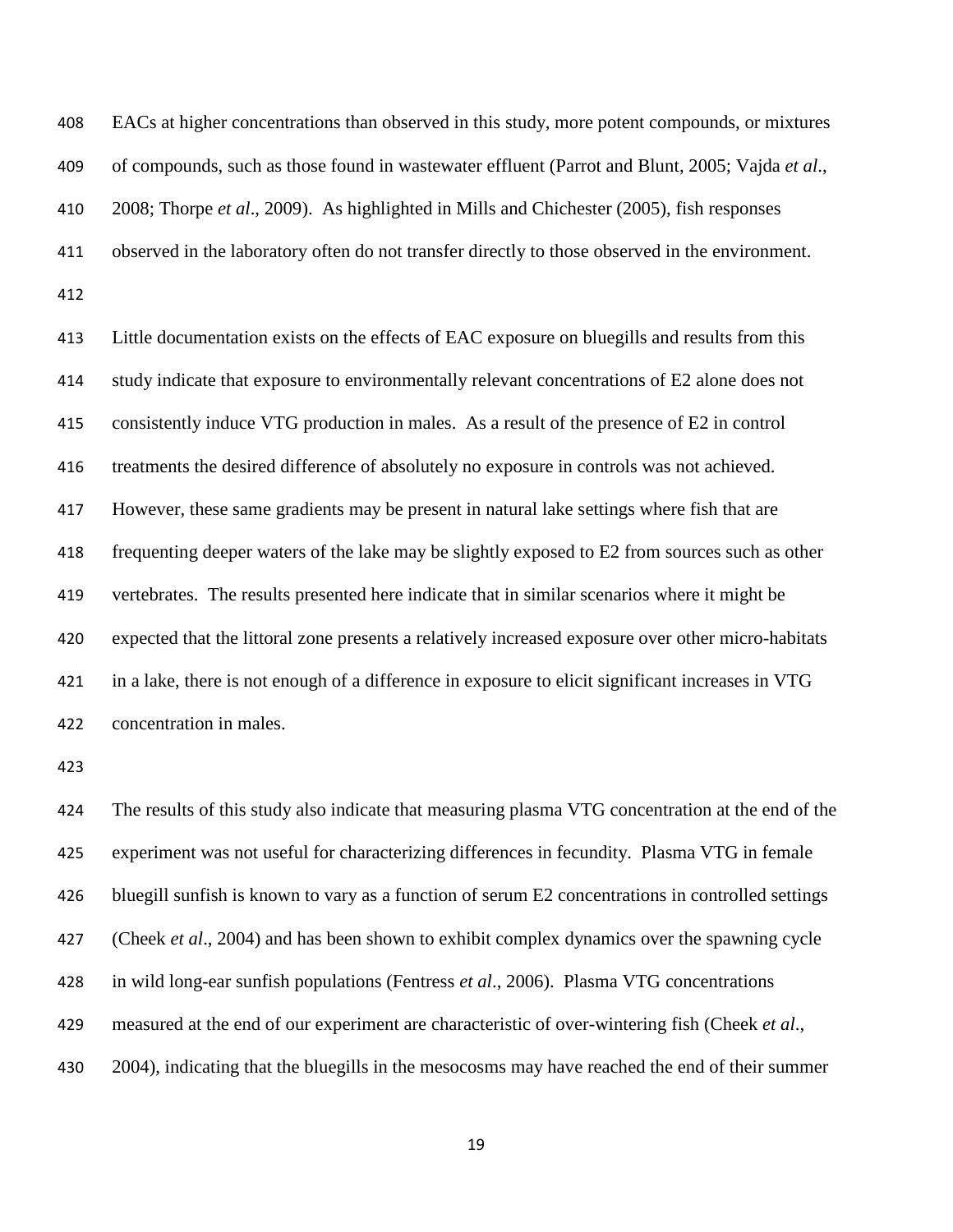reproductive period. Although measuring plasma VTG throughout the spawning period may have better facilitated comparisons between control and treatment groups, the effects that may have occurred as a result of stress from additional handling may have presented confounding factors

 Short-term effects of E2 exposure on spawning and egg production were observed throughout the E2 exposures. Relative to controls, a small delay in bluegill spawning and a lower initial rate of egg production in E2 exposed females of both species was observed. Elevated E2 concentrations may delay spawning through interaction with other growth processes as seen in the BCF index for F0 fathead minnows or through changes to behavioral cues associated with spawning (not assessed in this study). One consequence of delayed spawning in the wild could be lower survivability of young-of-the-year fish. Juveniles spawned later in the growing season will be smaller than their earlier hatched counterparts resulting in greater susceptibility to predation or other environmental stressors (Divino and Tonn, 2007) and reduced ability to compete for resources (Kaemingk *et al*., 2012).

 Juvenile exposure to E2 may affect development to a greater extent compared to adult exposure. This may have important consequences because many juvenile fish inhabit the littoral area of lakes where we might expect concentrations of E2 and other contaminants to be higher compared to the pelagic zone. Both F1 fathead minnow treatments that included juvenile exposure produced higher numbers of eggs compared to control and adult-only exposures. Previous studies have observed greater egg production in F0 fish compared to subsequent generations. Increased egg production is often a response to exposure of more potent estrogens or exposure at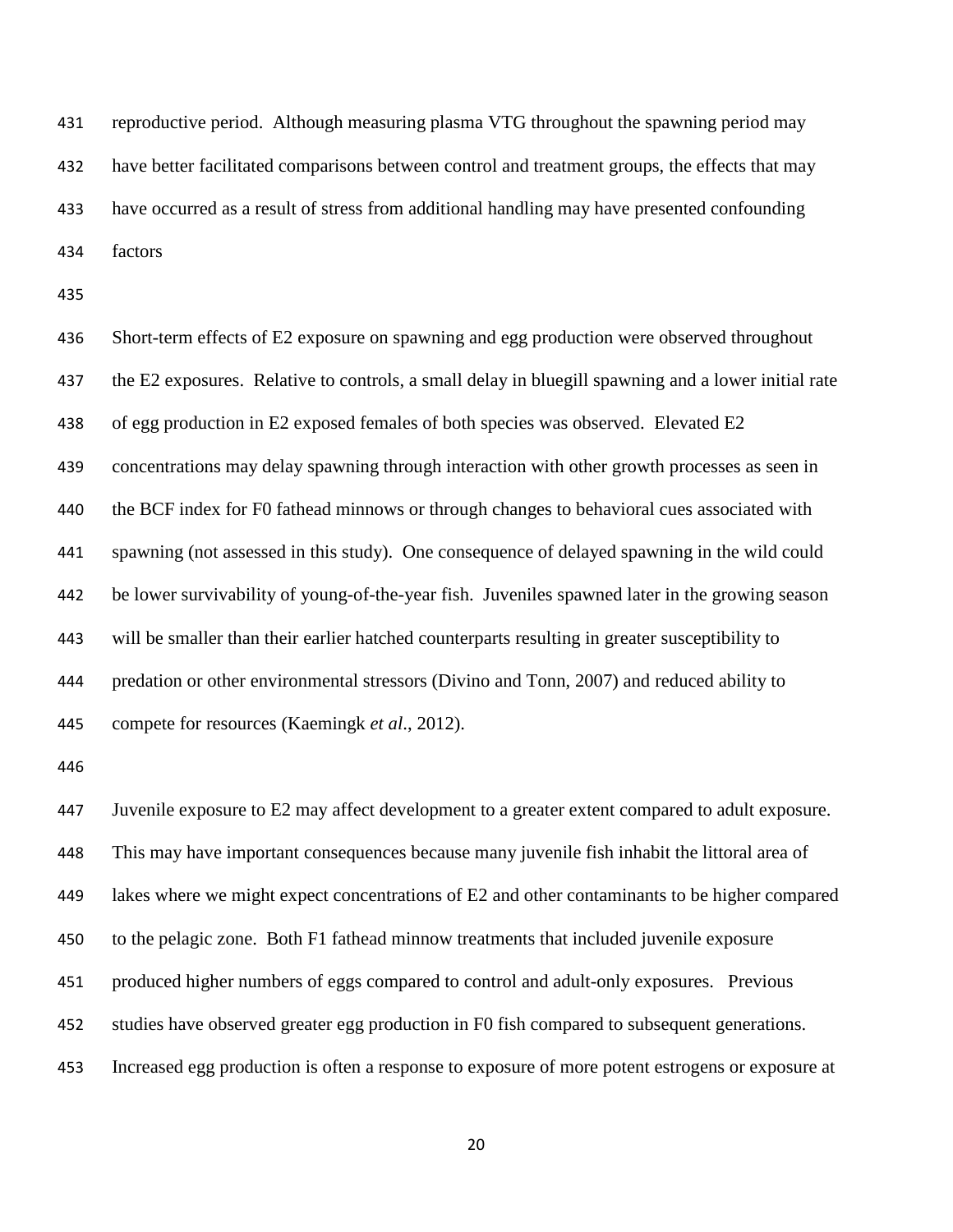a much higher concentration than used in this study (Cripe *et al*., 2009). However, exposure to estrogenic EACs does not always elicit changes in fecundity (Brian *et al*., 2007; Cripe *et al*., 2009; Coe *et al*., 2010). Variability in egg production among individuals presents a confounding factor for determining whether observed differences are a result of natural variability or exposure to EACs. This study attempted to minimize the natural variability in egg production by having more than one female per mesocosm; however, quite a bit of variability was still observed. Embryo viability or fertilization success may provide better evidence of how fecundity is affected by E2 and other EACs (Parrott and Blunt, 2005; Coe *et al*., 2010). Additionally, exposure timing may explain some of the conflicting results in the literature. For example, exposure during different phases of spawn may affect fecundity differently. When females are in the beginning of the spawn cycle and plasma E2 levels are high, exogenous E2 sources may not have a significant effect on egg production. However, at the end of the spawn cycle when plasma E2 levels are reduced, exogenous E2 sources may ramp VTG production back up and egg provisioning continues to occur (Giesy *et al*., 2000). While an attempt was made to keep all fish in a pre-spawn state prior to exposure, the possibility of individual variability was still very likely due to natural variability.

 While some differences were observed between the responses of the two fish species exposed in this study, some similarities in fish response to environmentally relevant concentrations of E2 were observed between the two species. Exposure to E2 by itself did not produce exaggerated responses that would indicate populations would be negatively affected by reproductive failure; however, application of a population model to the fecundity data obtained from this study may provide more clarity with regards to the long-term health of the population Although responses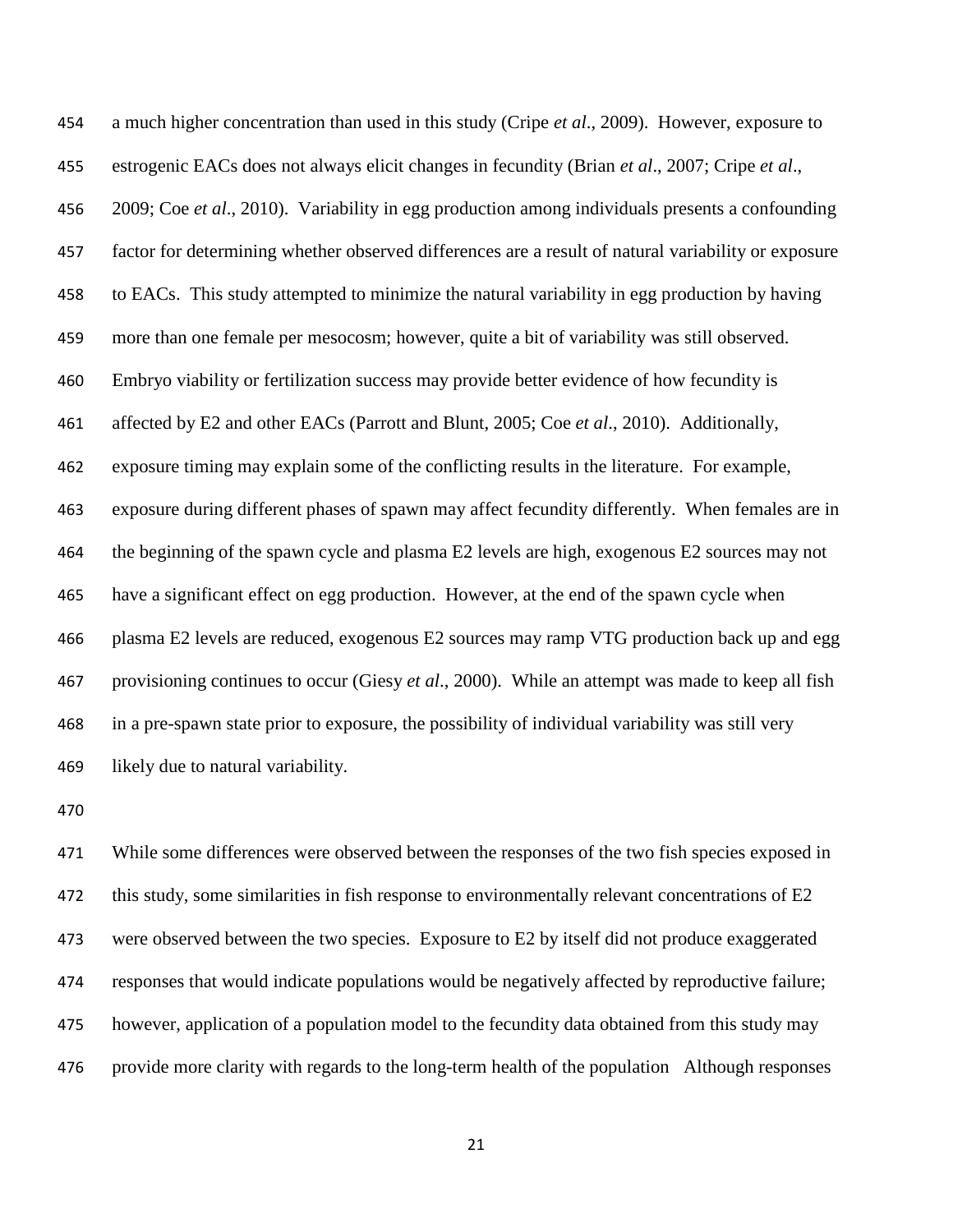to low levels of E2 were not dramatic in either species in this study, exposure to similar concentrations of E2 in combination with other compounds may exhibit a cumulative effect on development and reproduction (Thorpe *et al*., 2001; Brian *et al*., 2007). Additionally, fate and transport of E2 may have been a confounding factor in this study. Fate and transport within the mesocosms was not assessed, so it is not entirely known how well mixed the mesocosms were and if the fish actually received a continuous dose of E2 throughout the entire exposure period. In addition, large amounts of algal biomass accumulated in many of the tanks. Uptake of E2 by algae may have effectively lowered the dose that fish were exposed to by making less E2 bioavailable to the fish. Measuring transport and bioavailability of E2 within the mesocosms may have aided in interpretation of the biological data obtained from this study. However, these factors are often unknown or difficult to quantify in the environment when field studies are conducted. Determining wild fish response to exposure of EACs is equally as complicated. Results from this study indicate that exposure to relatively low concentrations of E2 may elicit responses in fathead minnow and bluegill sunfish. Although responses may be muted compared to those observed during controlled laboratory exposures, the observed responses more closely mimic the varied responses observed in the environment and may have important implications for the future sustainability of fish populations.

#### CONCLUSIONS

 Effects of exposure to E2 were measured in fathead minnows and bluegills using a mesocosm approach to simulate a lake environment complete with trophic dynamics. Fish were exposed during two sensitive life stages to evaluate fish response and effects on population sustainability. Concentrations of E2 fluctuated greatly in the mesocosms; likely a result of varying rates of biological uptake by planktonic organisms and fish. Although concentrations in the tanks often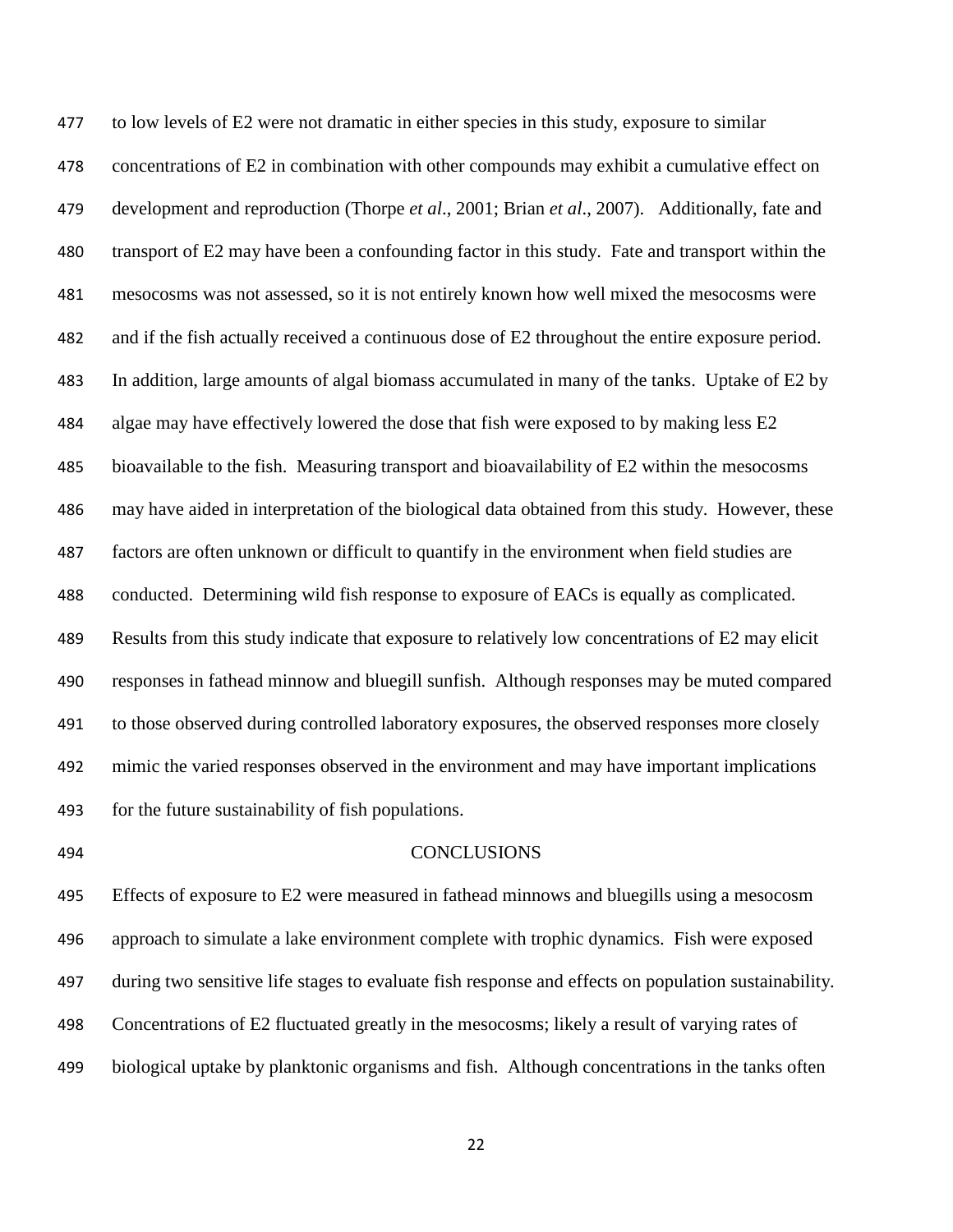were less than the target concentration, fluctuating E2 concentrations may have more closely simulated a natural lake environment because fish are mobile in the wild and most likely intermittently exposed to estrogens and other endocrine active compounds.

 Given the observed E2 concentrations in both control and E2 treatments and the variability in plasma VTG concentrations, plasma VTG was not a sensitive biomarker for assessing effects of E2 exposure on either species in this study. Furthermore, VTG concentrations did not correlate well with any other endpoint. The most prominent differences between treatments were observed in male F0 fathead minnow SSCI and male bluegill GSI. Additionally, several differences were observed between two generations of fathead minnows exposed to E2 during different life stages, indicating cumulative effects may be important in determining population level effects of exposure to E2 and potentially, other EACs.

 The results from this study indicate that results from controlled laboratory experiments do not correspond well with fish response to E2 exposure in complex aquatic systems, where other environmental factors can greatly affect observed developmental and reproductive responses. Endocrine disruptors often occur in complex mixtures of compounds in aquatic systems and 517 perhaps the cumulative effects of multiple compounds are greater than those elicited by E2 alone. Even though E2 is not the most potent estrogen found in aquatic environments, the biogenic origin makes E2 a frequently detected estrogen. Results from this study indicate that effects of E2 on fish appear to be largely affected by exposure timing, with respect to both life stage and in relation to sampling events, and other environmental factors. Fathead minnow and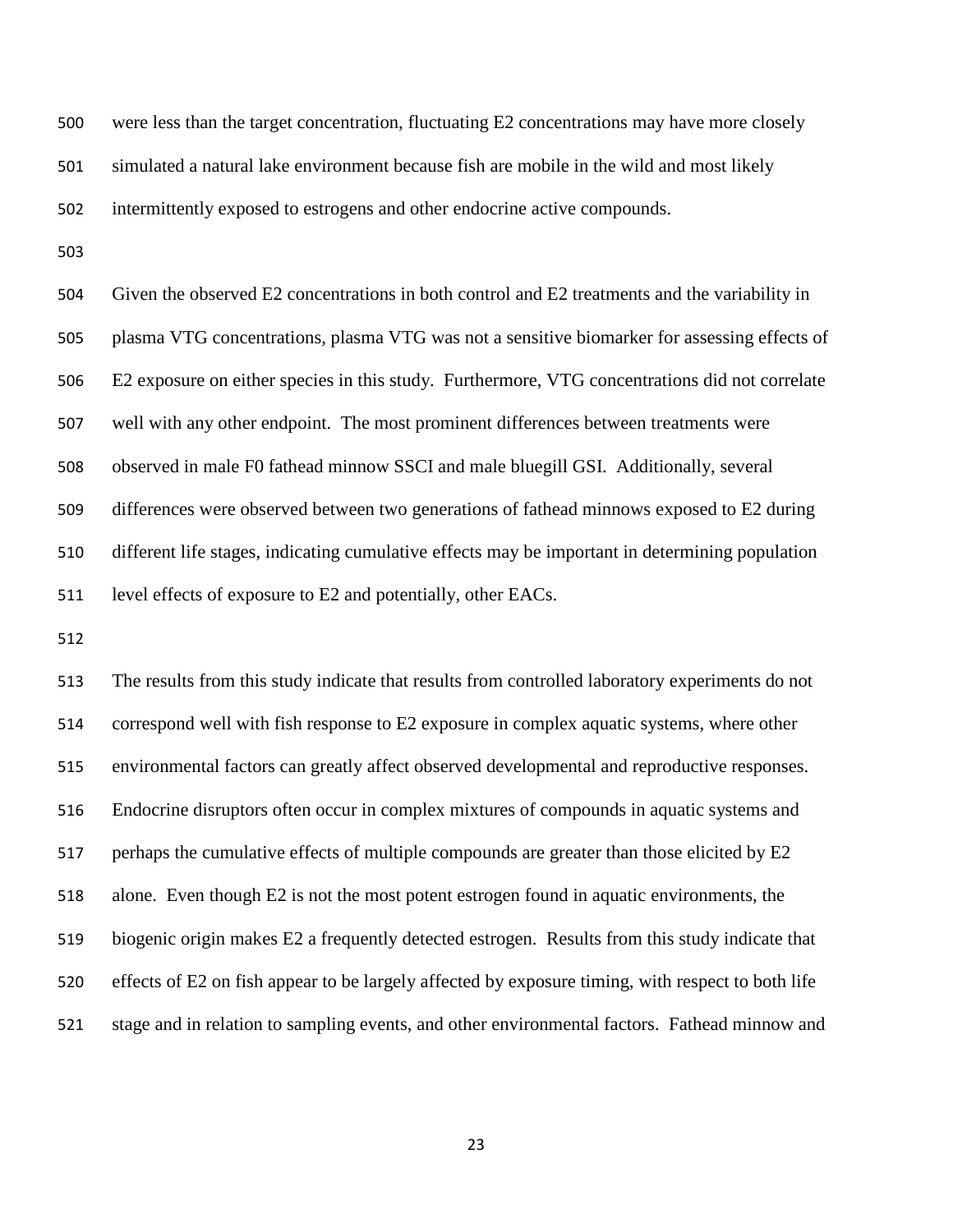- bluegill sunfish response to E2 exposure may have important implications for population
- sustainability.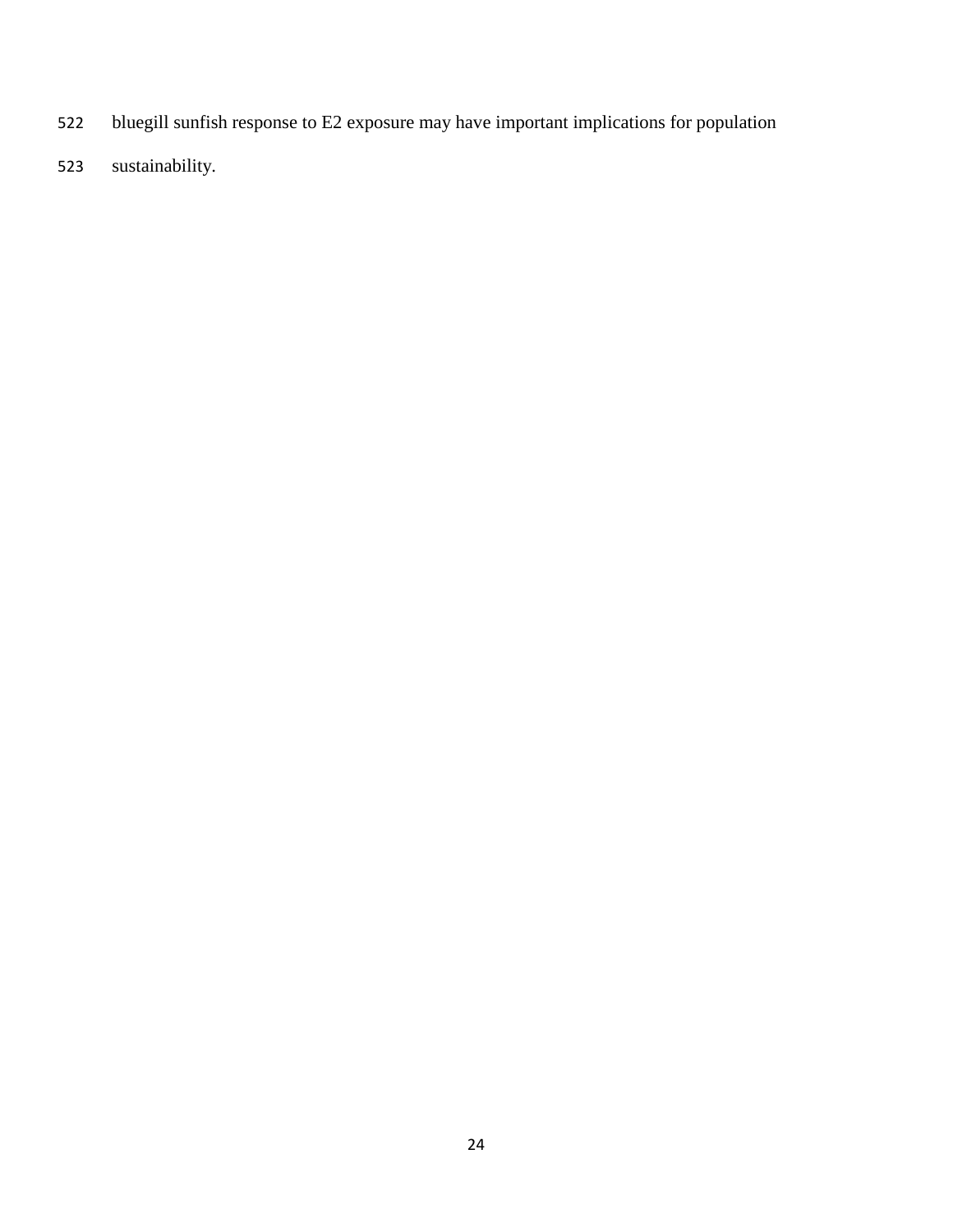## **ACKNOWLEDGEMENTS**

This research was supported by a grant from the Minnesota Environment and Natural Resources Trust Fund. The use of trade or industry names in this paper is for identification purposes only and does not imply endorsement by the U.S. Government. The authors would like to thank UMESC personnel Jeremy Wise, Leanna Jackan, Keith Fitzgerald, and Samantha Bodden, who were responsible for setup and daily maintenance of the mesocosms, and Jeffrey Meinertz who assisted with the experiment design.

## **LITERATURE CITED:**

- 1. Barber, L.B., K.E. Lee, D.L. Swackhamer, and H.L. Schoenfuss, 2007. Reproductive Responses of Male Fathead Minnows Exposed to Wastewater Treatment Plant Effluent, Effluent Treated with XAD8 Resin, and an Environmentally Relevant Mixture of Alkylphenol Compounds. *Aquat. Toxicol.* 82:36-46. DOI: 10.1016/j.aquatox.2007.01.003
- 2. Barber, L.B., G.K. Brown, T.G. Nettesheim, E.W. Murphy, S.E. Bartell, and H.L. Schoenfuss, 2011. Effects of Organic Contaminant Mixtures on Fish in a Wastewater Dominated Urban Stream. *Sci. Tot. Environ.* 409:4720-4728. DOI: 10.1016/j.scitotenv.2011.06.039
- 3. Brian, J.V., C.A. Harris, M. Scholze, A. Kortenkamp, P. Booy, M. Lamoree, G. Pojana, N. Jonkers, A. Marcomini, and J.P. Sumpter, 2007. Evidence of Estrogenic Mixture Effects on the Reproductive Performance of Fish. *Environ. Sci. Technol.* 41:337-344. DOI: 10.1021/es0617439
- 4. Carson, F.L., 1997. Histotechnology: A Self-instructional Text. American Society of Clinical Pathologists, Chicago, Illinois, ISBN: 0-89189-411-X.
- 5. Cheek, A.O., V.W. King, J.R. Burse, D.L. Borton, and C.V. Sullivan, 2004. Bluegill (*Lepomis macrochirus*) Vitellogenin: Purification and Enzyme-Linked Immunosorbent Assay for Detection of Endocrine Disruption by Papermill Effluent. *Comp. Biochem. Physiol. C* 137:249-260. DOI: 10.1016/j.cca.2004.01.005
- 6. Coe, T.S., M.K. Soffker, A.L. Filby, D. Hodgson, and C.R. Tyler, 2010. Impacts of Early Life Exposure to Estrogen on Subsequent Breeding Behavior and Reproductive Success in Zebrafish. *Environ. Sci. Technol.* 44:6481-6487. DOI: 10.1021/es101185b
- 7. Cripe, G.M., B.L. Hemmer, L.R. Goodman, J.W. Fournie, S. Raimondo, J.C. Vennari, L. Danner, K. Smith, B.R. Manfredonia, D.H. Kulaw, and M.J. Hemmer, 2009. Multigenerational Exposure of the Estuarine Sheepshead Minnow (*Cyprinodon variegatus*) to 17βestradiol. I. Organism-level Effects over Three Generations. *Environ. Toxicol. Chem.* 28(11):2397-2408. DOI: 10/1897/08-542.1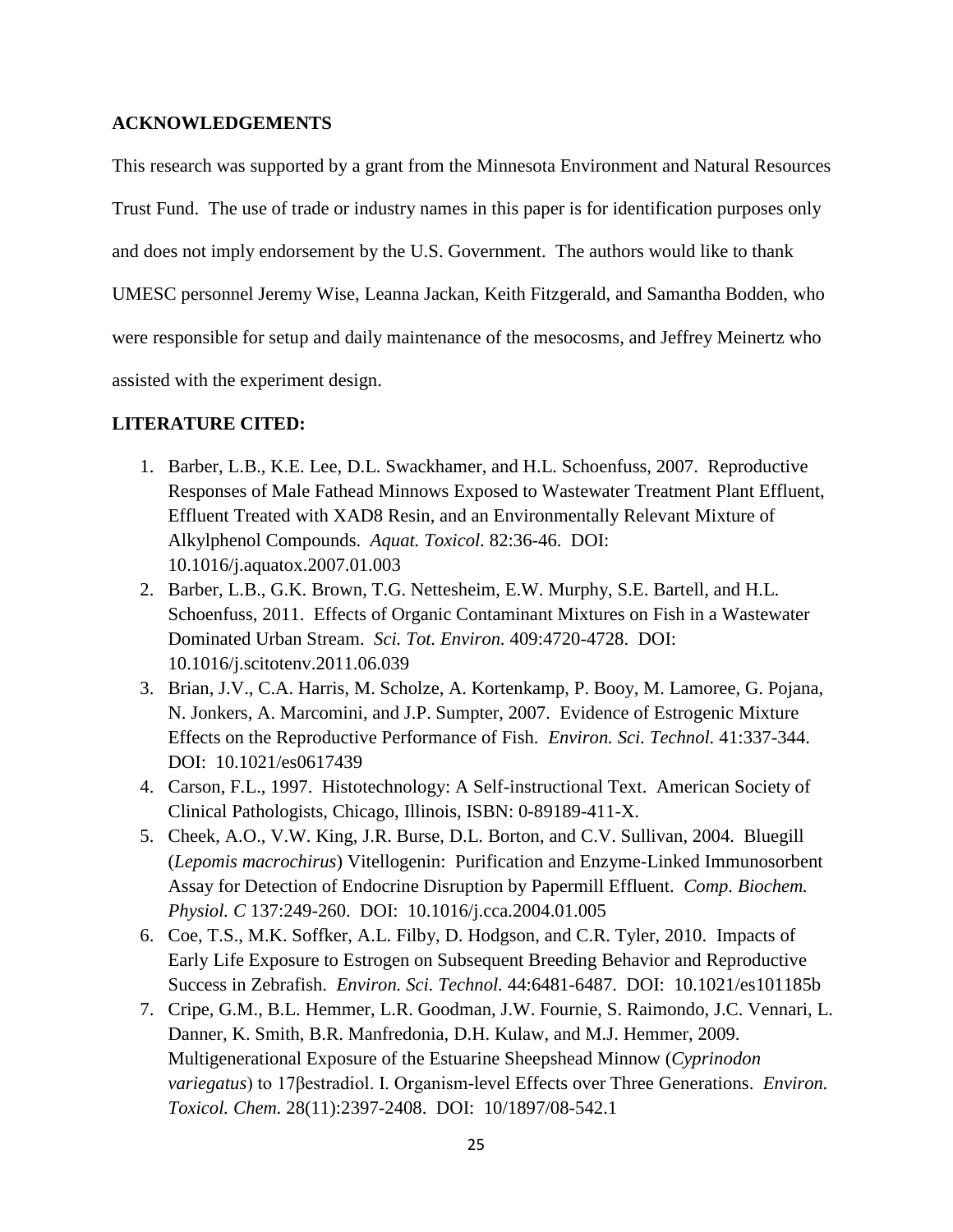- 8. Divino, J.N. and W.M. Tonn, 2007. Effects of Reproductive Timing and Hatch Date on Fathead Minnow Recruitment. *Ecology of Freshwater Fish* 16:165-176. DOI: 10.1111/j.1600-0633.2006.00208.x
- 9. Dutta, H.M., and H.J.M. Meijer, 2003. Sublethal Effects of Diazinon on the Structure of the Testis of Bluegill, *Lepomis macrochirus*: A Microscopic Analysis. *Environmental Pollution* 125:355-360. DOI: 10.1016/S0269-7491(03)00123-4
- 10. Fentress, J.A., S.L. Steele, H.L. Bart Jr., and A.O. Cheek, 2006. Reproductive Disruption in Wild Longear Sunfish (*Lepomis megalotis*) Exposed to Kraft Mill Effluent. *Environ. Health Perspect.* 114(1):40-45. DOI: 10/1289/ehp.8130
- 11. Folmar, L.C., M. Hemmer, R. Hemmer, C. Bowman, K. Kroll, and N.D. Denslow, 2000. Comparative Estrogenicity of Estradiol, Ethynyl Estradiol and Diethylstilbestrol in an In Vivo, Male Sheepshead Minnow (*Cyprinodon variegatus*), Vitellogenin Bioassay. *Aquat. Toxicol.* 49:77-88. DOI: 10/1016/S0166-445X(99)00076-4
- 12. Fulton, T.W., 1904. The Rate of Growth of Fishes. Fisheries Board of Scotland, Annual Report 22 part 3, pp. 141-241.
- 13. Gabe, M., 1976. Histological Techniques. Springer-Verlag, New York, NY, ISBN: 0- 683-01707-1.
- 14. Giesy, J.P., S.L. Pierens, E.M. Snyder, S. Miles-Richardson, V.J. Kramer, S.A. Snyder, K.M. Nchols, and D.A. Villeneuve, 2000. Effects of 4-Nonylphenol on Fecundity and Biomarkers of Estrogenicity in Fathead Minnows (*Pimephales promelas*). *Environ. Toxicol. Chem.* 19(5):1368-1377. DOI: 10/1002/etc.5620190520
- 15. Hinck, J.E., V.S. Blazer, C.J. Schmitt, D.M. Papoulias, and D.E. Tillit, 2009. Widespread Occurrence of Intersex in Black Basses (*Micropterus* spp.) from U.S. rivers, 1995-2004. *Aquat. Toxicol.* 95:60-70. DOI: 10.1016/j.aquatox.2009.08.001
- 16. Hyndman, K.M., A. Biales, S.E. Bartell, and H.L. Schoenfuss, 2010. Assessing the Effects of Exposure Timing on Biomarker Expression Using 17β-Estradiol. *Aquat. Toxicol.* 96:264-272. DOI: 10.1016/j.aquatox.2009.11.004
- 17. Jobling, S., M. Nolan, C.R. Tyler, G. Brighty, and J.P. Sumpter, 1998. Widespread Sexual Disruption in Wild Fish. *Environ. Sci. Technol.* 32(17):2498-2506. DOI: 10/1021/es9710870
- 18. Jobling, S., S. Coey, J.G. Whitmore, D.E. Kime, K.J.W. Van Look, B.G. McAllister, N. Beresford, A.C. Henshaw, G. Brighty, C.R. Tyler, and J.P. Sumpter, 2002. Wild Intersex Roach (*Rutilus rutilus*) have Reduced Fertility. *Biology of Reproduction* 67:515-524. DOI: 10/1095/biolreprod67.2.515
- 19. Jukosky, J.A., M.C. Watzin, and J.C. Leiter, 2008. The Effects of Environmentally Relevant Mixtures of Estrogens on Japanese Medaka (*Oryzias latipes*) Reproduction. *Aquat. Toxicol.* 86:323-331. DOI: 10.1016/j.aquatox.2007.11.012
- 20. Kaemingk, M.A., J.C. Jolley, D.W. Willis, and S.R. Chipps, 2007. Priority Effects among Young-of-the-year Fish: Reduced Growth of Bluegill Sunfish (*Lepomis*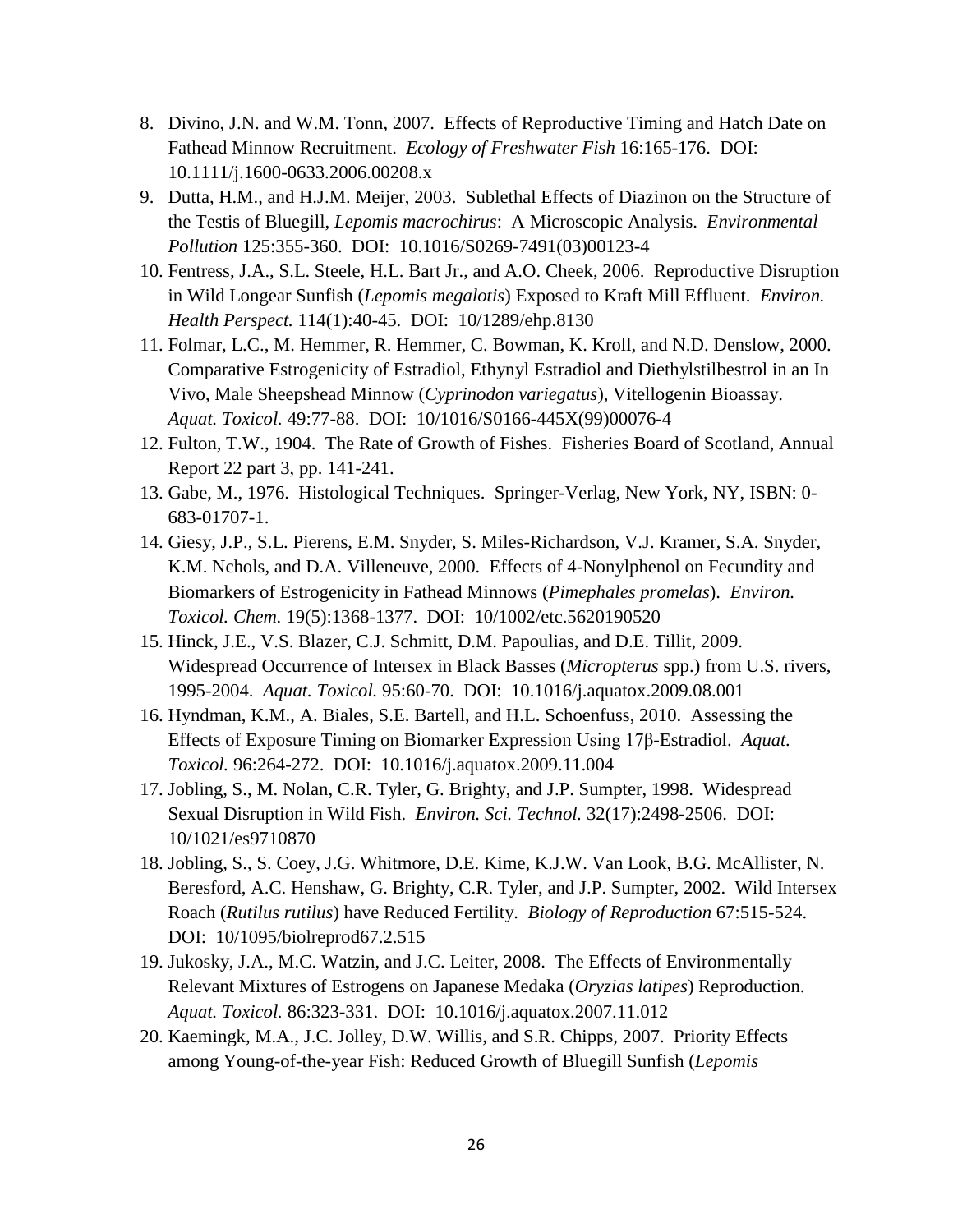*macrochirus*) caused by yellow perch (*Perca flavescens*)? *Freshwater Biology* 57:654- 665. DOI: 10.1111/j.1365-2427.2011.02728.x

- 21. Kidd, K.A., P.J. Blanchfield, K.H. Mills, V.P. Palace, R.E. Evans, J.M. Lazorchak, and R.W. Flick, 2007. Collapse of a Fish Population after Exposure to a Synthetic Estrogen. *Proc. Natl. Acad. Sci.* 104(21):8897-8901. DOI: 10.1073/pnas.0609568104
- 22. Kolpin, D.W., E.T. Furlong, M.T. Meyer, E.M. Thurman, S.D. Zaugg, L.B. Barber, and H.T. Buxton, 2002. Pharmaceuticals, Hormones, and Other Organic Wastewater Contaminants in U.S. Streams, 1999-2000: A National Reconnaissance. *Environ. Sci. Technol.* 36:1202-1211. DOI: 10.1021/es011055j
- 23. Länge, A., G.C. Paull, P.B. Hamilton, T. Iguchi, and C.R. Tyler, 2011. Implications of Persistent Exposure to Treated Wastewater Effluent for Breeding in Wild Roach (*Rutilus rutilus*) Populations. *Environ. Sci. Technol.* 45:1673-1679. DOI: 10.1021/es103232q
- 24. Lange, R.L., T.H. Hutchinson, C.P. Croudace, F. Siegmund, H. Schweinfurth, P. Hampe, G.H. Panter, and J.P. Sumpter, 2001. Effects of the Synthetic Estrogen 17α-Ethyinylestradiol on the Life-cycle of the Fathead Minnow (*Pimephales promelas*). *Environ. Toxicol. Chem.* 20(6):1216-1227. DOI: 10.1002/etc.5620200610
- 25. Lee, K.E., C.S. Yaeger, N.D. Jans, and H.L. Schoenfuss, 2008. Occurrence of Endocrine Active Compounds and Biological Responses in the Mississippi River – Study Design and Data, June through August 2006. U.S. Geological Survey Data Series 368, 28 p. <http://pubs.er.usgs.gov/publication/ds368>
- 26. Lee, K.E., H.L. Schoenfuss, L.B. Barber, J.H. Writer, V.S. Blazer, R.L. Kiesling, and M.L. Ferrey, 2010. Endocrine Active Chemicals and Endocrine Disruption in Minnesota Streams and Lakes - Implications for Aquatic Resources, 1994-2008. U.S. Geological Survey Scientific Investigations Report 2010-5107, 47 p., with appendixes. <http://pubs.er.usgs.gov/publication/sir20105107>
- 27. Lee, K.E., S.K. Langer, L.B. Barber, J.H. Writer, M.L. Ferrey, H.L. Schoenfuss, E.T. Furlong, W.T. Foreman, J.L. Gray, R.C. ReVello, D. Martinovic, O.P. Woodruff, S.H. Keefe, G.K. Brown, H.E. Taylor, I. Ferrer, and E.M. Thurman, 2011. Endocrine Active Chemicals, Pharmaceuticals, and Other Chemicals of Concern in Surface Water, Wastewater-Treatment Plant Effluent, and Bed Sediment, and Biological Characteristics in Selected Streams, Minnesota - Design, Methods, and Data. U.S. Geological Survey Data Series 575, 54p., with appendixes. <http://pubs.er.usgs.gov/publication/ds575>
- 28. Liao, T., Q.L. Guo, S.W. Jin, W. Cheng, and Y. Xu, 2009. Comparative Responses in Rare Minnow Exposed to 17β-Estradiol During Different Life Stages. *Fish Physiol. Biochem.* 35:341-349. DOI: 10.1007/s10695-008-9247-9
- 29. Martinović, D., J.S. Denny, P.K. Schmieder, G.T. Ankley, and P.W. Sorensen, 2008. Temporal Variation in the Estrogenicity of a Sewage Treatment Plant Effluent and its Biological Significance. *Environ. Sci. Technol.* 42:3421-3427. DOI: 10.1021/es0708013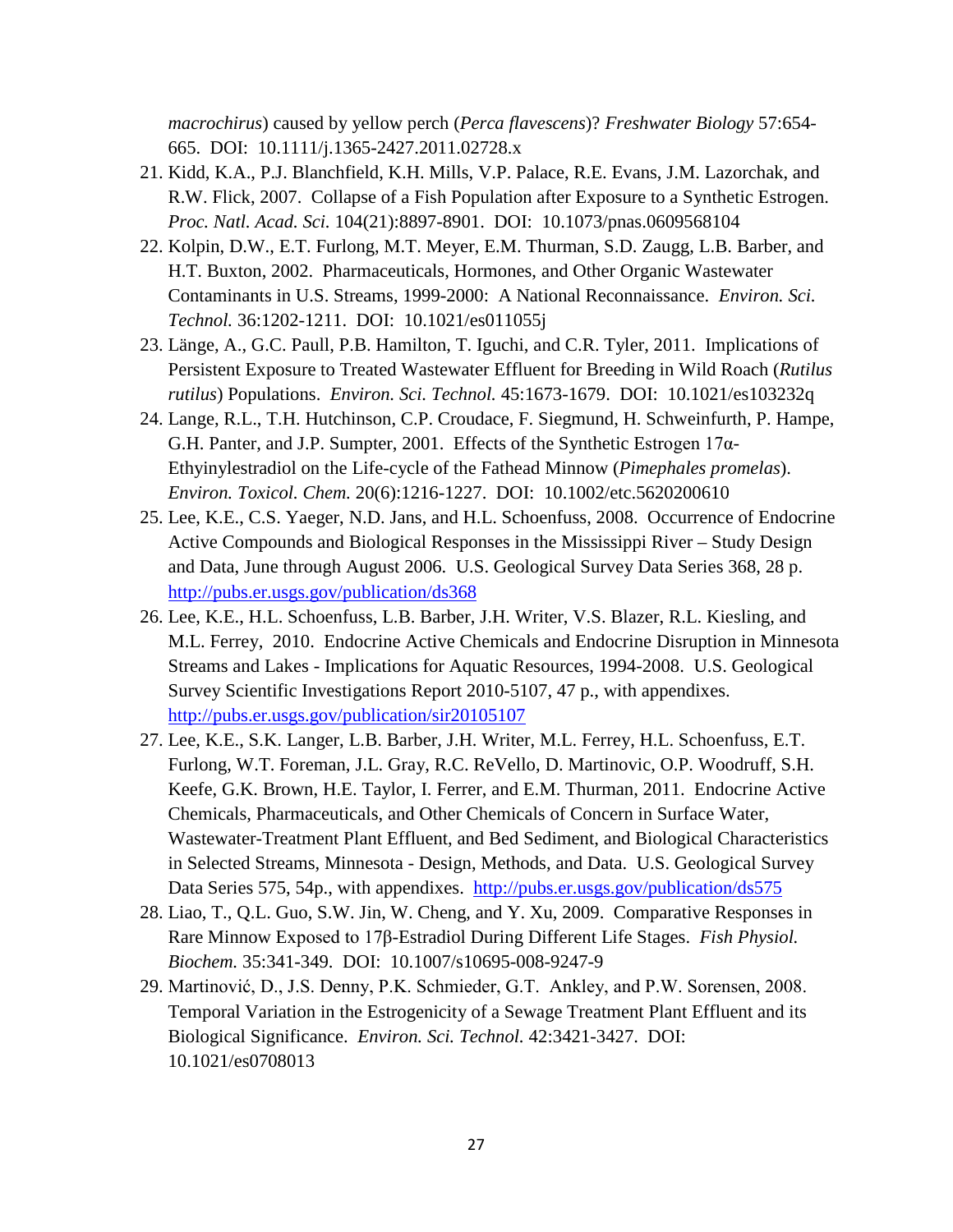- 30. Maxwell, L.B. and H.M. Dutta, 2005. Diazinon-Induced Endocrine Disruption in Bluegill Sunfish, *Lepomis macrochirus. Ecotoxicol. Environ. Saf.* 60:21-27. DOI: 10.1016/j.ecoenv.2003.12.015
- 31. Mills, L.J. and C. Chichester, 2005. Review of Evidence: Are Endocrine-Disrupting Chemicals in the Aquatic Environment Impacting Fish Populations? *Sci. Total Environ. 343:* 1-34. DOI:10.1016/j.scitotenv.2004.12.070
- 32. Nash, J.P., D.E. Kime, L.T.M. Van der Ven, P.W. Wester, F. Brion, G. Maack, P. Stahlschmidt-Allner and C.R. Tyler, 2004. Long-term Exposure to Environmental Concentrations of the Pharmaceutical Ethynylestradiol Causes Reproductive Failure in Fish. *Environ. Health Perspect.* 112(17):1725-1733. DOI: 10.1289/ehp.7209
- 33. Nichols, K.M., S.R. Miles-Richardson, E.M. Snyder, and J.P. Giesy, 1999. Effects of Exposure to Municipal Wastewater In Situ on the Reproductive Physiology of the Fathead Minnow (*Pimephales promelas*). *Environ. Toxicol. Chem.* 18(9):2001-2012 DOI: 10.1002/etc.5620180919
- 34. Palace, V.P., R.E. Evans, K.G. Wautier, K.H. Mills, P.J. Blanchfield, B.J. Park, C.L. Baron, K.A. Kidd, 2009. Interspecies Difference in Biochemical, Histopathological, and Population Responses in Four Wild Fish Species Exposed to Ethynylestradiol Added to a Whole Lake. *Can. J. Fish. Aquat. Sci.* 66(11):1920-1935. DOI: 10.1139/F09-125
- 35. Panter, G.H., R.S. Thompson, and J.P. Sumpter, 2000. Intermittent Exposure of Fish to Estradiol. *Environ. Sci. Technol.* 34:2756-2760. DOI: 10.1021/es991117u
- 36. Parrott, J.L. and B.R. Blunt, 2005. Life-cycle Exposure of Fathead Minnows (*Pimephales promelas*) to an Ethinylestradiol Concentration Below 1 ng/L Reduces Egg Fertilization Success and Demasculinizes Males. *Environ. Toxicol.* 20(2):131-141. DOI: 10.1002/tox.20087
- 37. Shappell, N.W., K.M. Hyndman, S.E. Bartell, and H.L. Schoenfuss, 2010. Comparative Biological Effects and Potency of 17α- and 17β-Estradiol in Fathead Minnows. *Aquat. Toxicol.* 100:1-8. DOI: 10.1016/j.aquatox.2010.07.005
- 38. Sowers, A.D., K.M. Gaworecki, M.A. Mills, A.P. Roberts, and S.J. Klaine, 2009. Developmental Effects of a Municipal Wastewater Effluent on Two Generations of the Fathead Minnow, *Pimephales promelas*. *Aquat. Toxicol.* 95:17-181. DOI: 10.1016/j.aquatox.2009.08.012
- 39. Thorpe, K.L, T. H. Hutchinson, M.J. Hetheridge, M. Scholze, J.P. Sumpter, and C.R. Tyler, 2001. Assessing the Biological Potency of Binary Mixtures of Environmental Estrogens Using Vitellogenin Induction in Juvenile Rainbow Trout (*Oncorhynchus mykiss*). *Environ. Sci. Technol.* 35:2476-2481. DOI: 10.1021/es001767u
- 40. Thorpe, K.L, G. Maack, R. Benstead, and C.R. Tyler, 2009. Estrogenic Wastewater Treatment Works Effluents Reduce Egg Production in Fish. *Environ. Sci. Technol.* 43:2976-2982. DOI: 10.1021/es803103c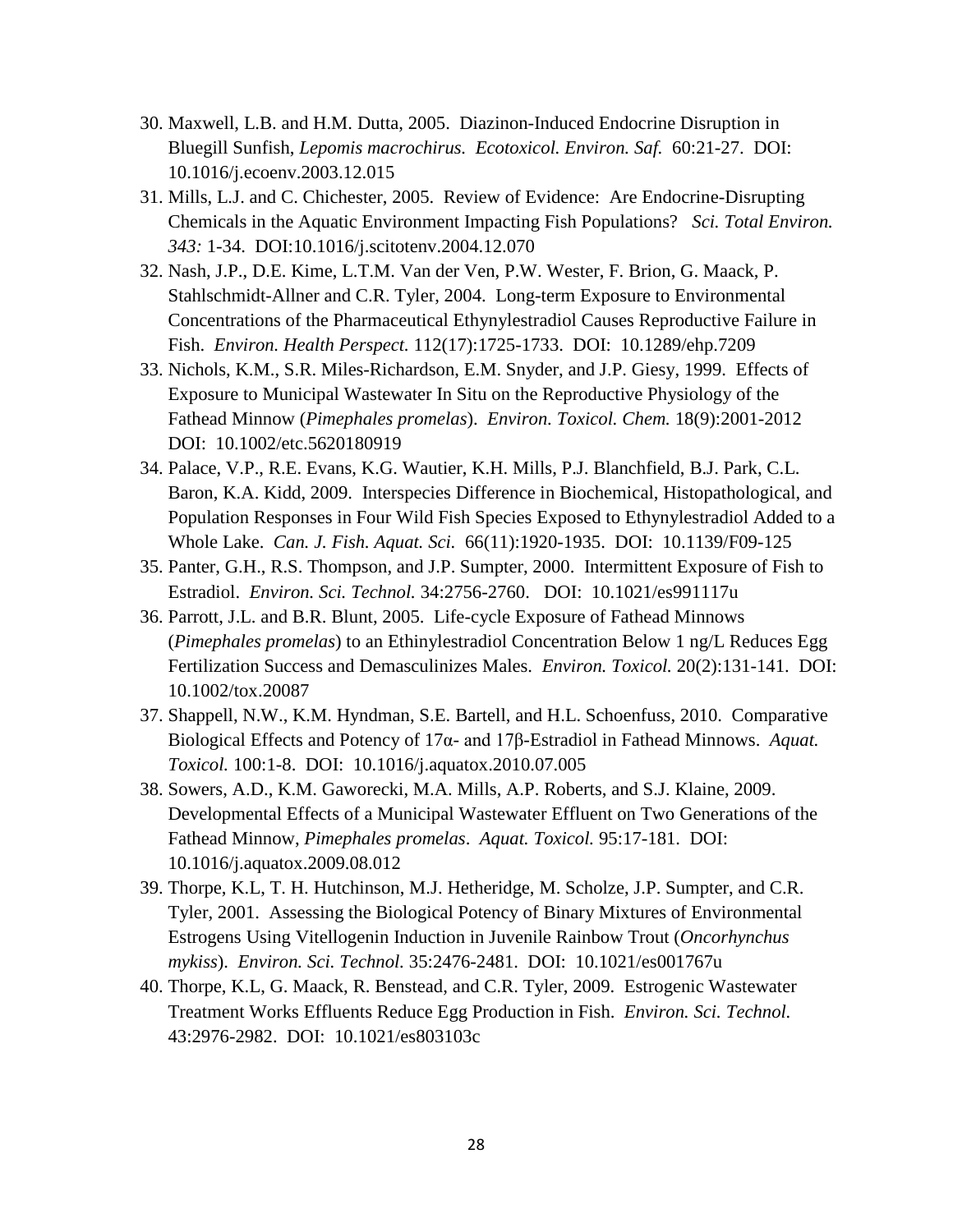- 41. U.S. Environmental Protection Agency, 2008. Histology and Histopathological Guidelines for Phase 1b of the OECD Fish Screening Assay for EDCs. EPL Project No 481-017.
- 42. Vajda, A.M., L.B. Barber, J.L. Gray, E.M. Lopez, J.D. Woodling, and D.O. Norris, 2008. Reproductive Disruption in Fish Downstream From an Estrogenic Wastewater Effluent. *Environ. Sci. Technol.* 42:3407-3414. DOI: 10.1021/es0720661
- 43. Wise, A., K. O'Brien, and T. Woodruff, 2011. Are Oral Contraceptives a Significant Contributor to the Estrogenicity of Drinking Water? *Environ. Sci. Technol.* 45(1):51-60. DOI: 10.1021/es1014482
- 44. Writer, J.H., L.B. Barber, G.K. Brown, H.E. Taylor, R.L. Kiesling, M.L. Ferrey, N.D. Jahns, S.E. Bartell, and H.L. Schoenfuss, 2010. Anthropogenic Tracers, Endocrine Disrupting Chemicals, and Endocrine Disruption in Minnesota Lakes. *Sci. Total Environ.* 409:100-111. DOI: 10.1016/j.scitotenv.2010.07.018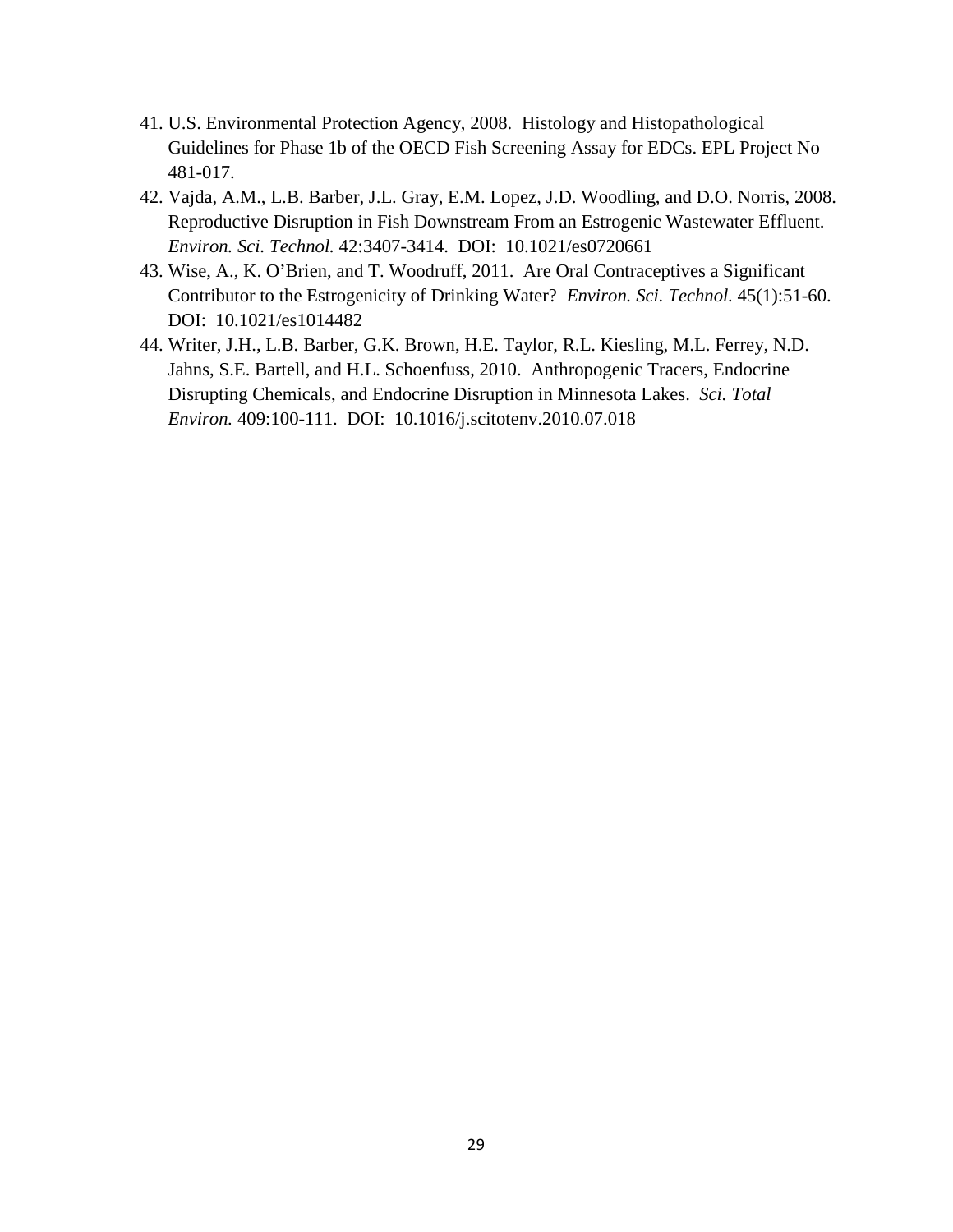| <b>Species</b>        | <b>Generation</b> | Life<br><b>Stage</b> | <b>Exposure Period</b>       | <b>Control</b> |            | E2            |            |  |
|-----------------------|-------------------|----------------------|------------------------------|----------------|------------|---------------|------------|--|
|                       |                   |                      |                              | <b>Median</b>  | <b>IQR</b> | <b>Median</b> | <b>IQR</b> |  |
| <b>Fathead Minnow</b> | F <sub>0</sub>    | Adult                | $2010/08/02 -$<br>2010/09/12 | 5.76           | 3.13       | 14.6          | 12.58      |  |
|                       | F1                | Fry                  | $2010/08/16$ –<br>2010/09/30 | 3.68           | 1.69       | 7.81          | 15.23      |  |
|                       | F1                | Adult                | $2011/07/22 -$<br>2011/09/02 | 7.7            | 5.7        | 13.93         | 9.41       |  |
| Bluegill              | F <sub>0</sub>    | Adult                | $2011/06/07 -$<br>2011/07/19 | 9.41           | 9.0        | 18.75         | $E20.47*$  |  |

## **TABLE 1. Statistical Summary of Aqueous 17β-estradiol (E2) Concentrations (ng/l) Within Mesocosms For Each 6-Week Exposure.**

Notes:  $E =$  estimated value;  $IQR =$  interquartile range. \*IQR was calculated using an estimated value for third quartile extrapolated above the highest standard value used for the calibration curve.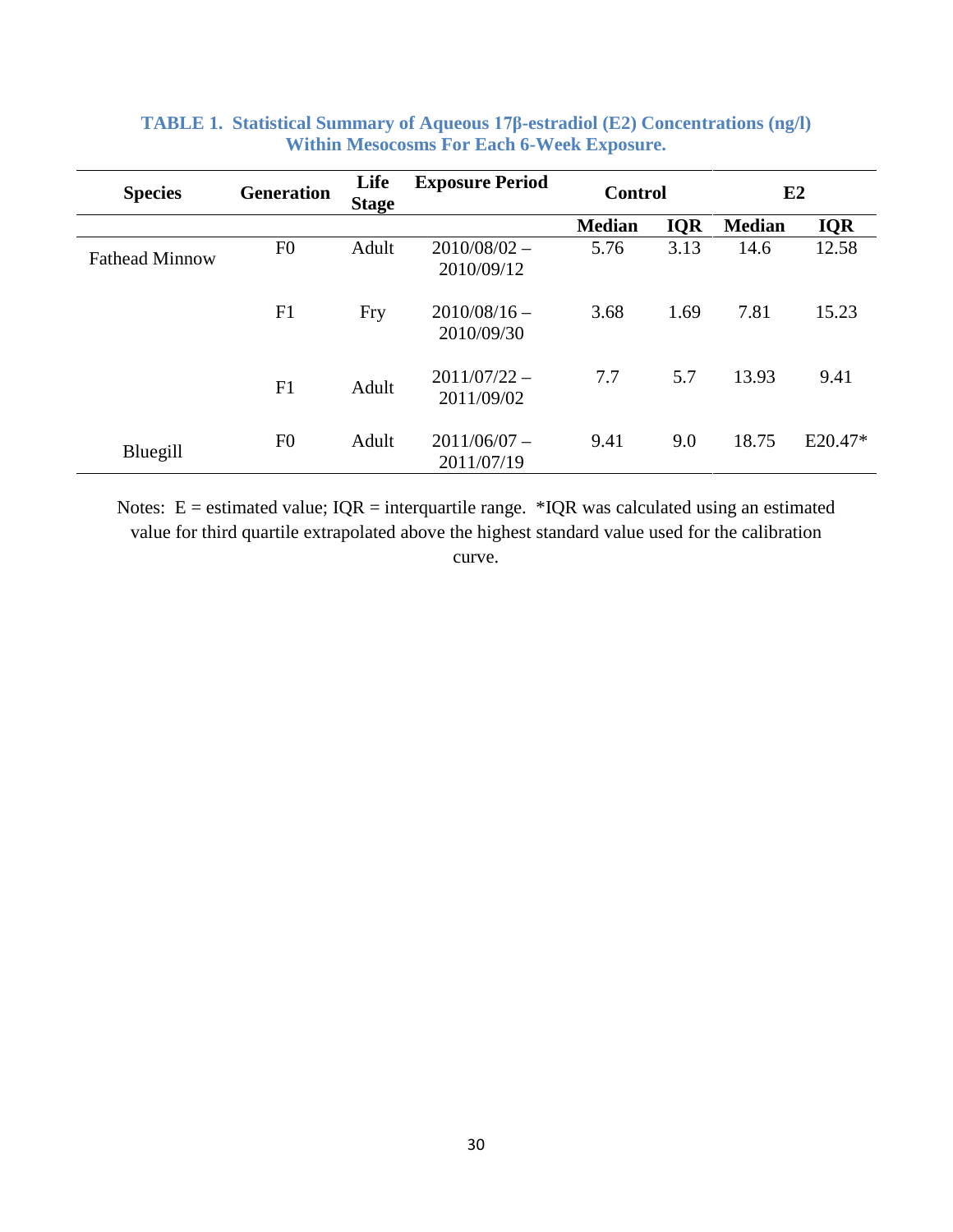1 **TABLE 2. Median Values of Biological Condition Factor (BCF) (%), Gonadosomatic Index (GSI) (%), Hepatosomatic Index** 

2 **(HSI) (%), Plasma Vitellogenin (VTG) (µg/ml), and Secondary Sexual Characteristics Index (SSCI) for Adult Fish Analyzed** 

3 **After Exposure to a Control or 17β-estradiol (E2) (30 ng/l, nominal) Solution for 6 Weeks.**

|                         | Generation     | Treatment | <b>BCF</b>               |           | <b>GSI</b>               |           | <b>HSI</b>               |           | <b>VTG</b>               |            | <b>SSCI</b>              |
|-------------------------|----------------|-----------|--------------------------|-----------|--------------------------|-----------|--------------------------|-----------|--------------------------|------------|--------------------------|
| <b>Species</b>          |                |           | Female                   | Male      | Female                   | Male      | Female                   | Male      | Female                   | Male       | Male                     |
| <b>Fathead Minnow</b>   | F <sub>0</sub> | Control   | 0.999                    | 1.10      | 2.15                     | 0.761     | 1.43                     | 1.35      | 749                      | 452        | 3                        |
|                         |                | E2        | $0.925***$               | $1.07***$ | 2.19                     | 0.802     | 1.36                     | $1.55***$ | $424*$                   | $256^{**}$ | $2^{**}$                 |
|                         | F1             | 0/0       | $\overline{\phantom{a}}$ | 1.16      | $\overline{\phantom{a}}$ | 1.15      | $\overline{\phantom{a}}$ | 1.28      | $\overline{\phantom{a}}$ | 627        | 5                        |
|                         |                | 30/0      | $\overline{\phantom{0}}$ | 1.21      | $\overline{\phantom{0}}$ | 1.10      | $\overline{\phantom{a}}$ | 1.13      | $\overline{\phantom{a}}$ | 752        | 6                        |
|                         |                | 0/30      | $\overline{\phantom{a}}$ | 1.16      | $\overline{\phantom{a}}$ | 1.18      | $\overline{\phantom{a}}$ | $1.42***$ | $\overline{\phantom{a}}$ | 241        | 6                        |
|                         |                | 30/30     | $\overline{\phantom{0}}$ | 1.19      | $\overline{\phantom{a}}$ | 1.21      | $\overline{\phantom{a}}$ | 1.14      | $\overline{\phantom{a}}$ | 497        | 5                        |
| <b>Bluegill Sunfish</b> | F <sub>0</sub> | Control   | 2.01                     | 2.54      | 7.50                     | 1.46      | 1.53                     | 1.01      | 665                      | 975        | $\overline{\phantom{a}}$ |
|                         |                | E2        | 2.04                     | 2.55      | 5.88                     | $0.970^*$ | 1.37                     | 1.04      | 1,330                    | 1,260      | $\overline{\phantom{a}}$ |

A Notes:  $F0$  = parental generation;  $F1$  = second generation; \*significantly different from controls within same generation and sex

5 (p<0.05); \*\*significantly different from controls within same generation and sex (p<0.01); Dashes indicate no data was collected. 0/0

 $6 = no$  exposure during either juvenile or adult life stages;  $30/0 =$  exposure only during juvenile life stage;  $0/30 =$  exposure only during

7 adult life stage;  $30/30 =$  exposure during both juvenile and adult life stages.